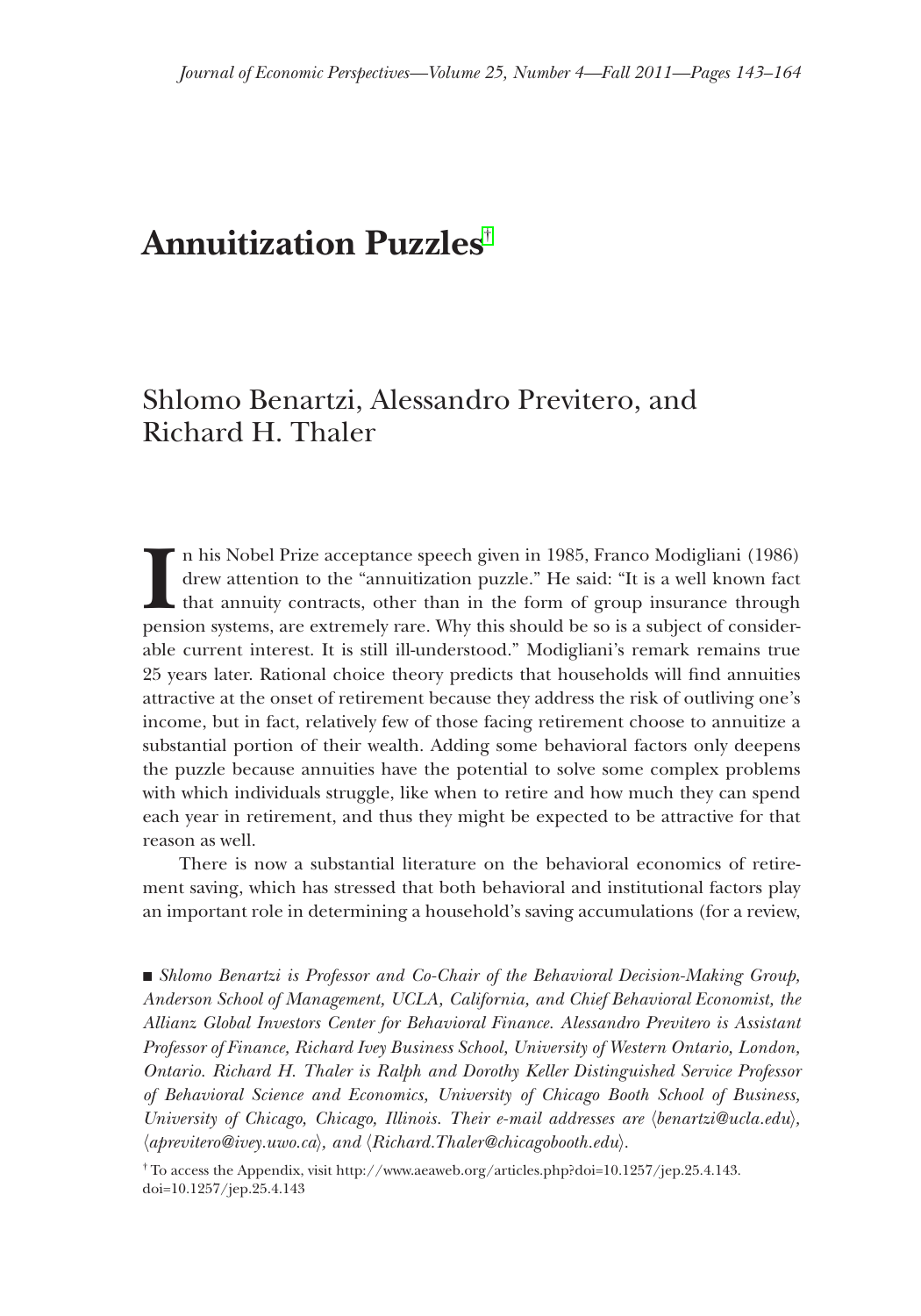see Benartzi and Thaler, 2007). Self-control problems, inertia, and a lack of financial sophistication inhibit some households from providing an adequate retirement ial sophistication inhibit some households from providing an adequate retirement nest egg. However, interventions such as automatic enrollment and automatic escalation of saving over time as wages rise (the "save more tomorrow" plan) have shown success in overcoming these obstacles. In this paper, we will show that the same behavioral and institutional factors that have proven to be so important in understanding savings behavior are also important in understanding how families handle the process of decumulation once retirement commences. We also find that a mixture of these factors are important in explaining why there seems to be so little demand to annuitize wealth at retirement. $^{\rm l}$ 

#### **Why Annuities Should Be Popular hy Annuities Should Be**

Life expectancy at older ages has steadily increased over the last century. For example, at age 65, men have a  $50:50$  chance of living to 82, and women have  $50:50$ chance of living to 85 (Bell and Miller, 2005). While average life expectancies often hance of living to 85 (Bell and Miller, 2005). While average life expectancies often make the headlines, the distribution of longevity is less scrutinized. In [Figure 1,](#page-2-0) we document a large variation in life expectancy at age  $65$ . There is a 22-year difference between the  $10<sup>th</sup>$  and  $90<sup>th</sup>$  percentile of the distribution for men (dying at 70 versus 92). Similarly, there is a 23-year difference between the  $10<sup>th</sup>$  and  $90<sup>th</sup>$  percentile of the distribution for women (dying at 72 versus 95). In other words, one in ten men retiring at 65 might expect to live another 27 years, and one in ten women can expect to live another 30 years. These numbers give a sense of the potential magnitude of the risk of outliving one's retirement wealth. Of course, annuities are a straightforward way to hedge longevity risk.

Almost half a century ago, Yaari (1965) wrote a seminal paper demonstrating that (under some specific assumptions) rational individuals with no bequest motive should convert all of their retirement wealth to an annuity at retirement. The argument is subtle yet compelling. Suppose you only care about your own utility, and you do not know how long you are going to live. You can either invest your money in a bond or buy an annuity. Yaari shows that by buying an annuity you assure yourself a higher level of consumption in every year that you live compared to holding the bond. The reason is that those who die early subsidize those who live a long time. In the literature, this is called the "mortality premium." Since by assumption those who die early no longer care about consumption, they do not mind sharing their wealth with those lucky enough to still be around. In effect, an annuity is an insurance policy with a negative price! You increase your consumption and eliminate risk

 $<sup>1</sup>$  In this paper we refer to fixed, immediate payout annuities. The variable annuities market is consider-</sup> ably bigger than the fixed annuity market. Nonetheless, we do not focus on variable annuities because they are used primarily as tax-efficient investment vehicles in the accumulation phase, rather than as a lifetime source of income in the payout phase.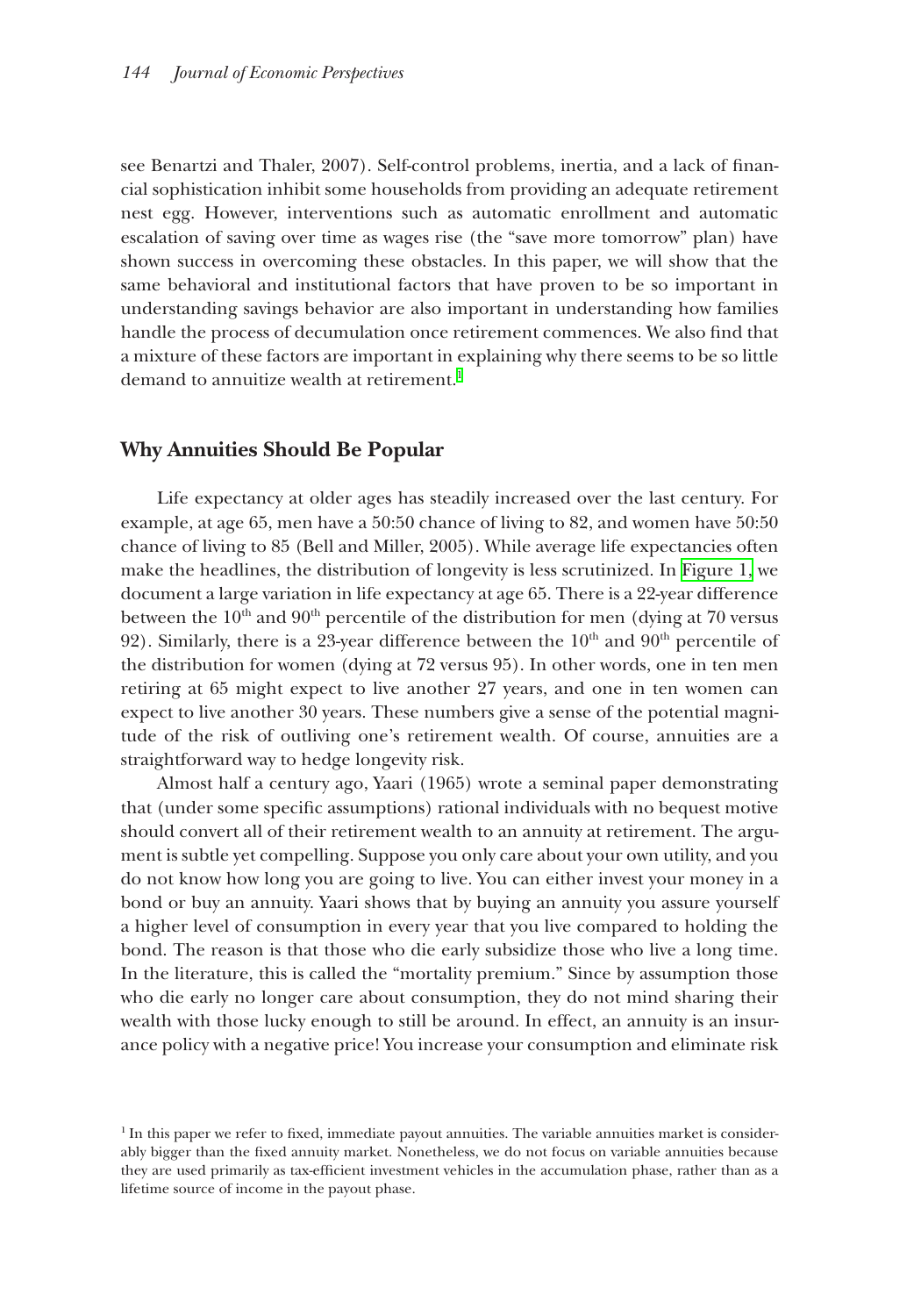

<span id="page-2-0"></span>*Figure 1*  **The Distribution of Life Expectancy for a 65-year Old**

*Source:* Authors' own calculations based on life expectancy data from the Social Security Administration, (Bell and Miller, 2005, Table 6, pages 60–61).

*Note:* The chart displays the probability of 65-year old men and women living to age *x*.

at the same time, so an annuity strictly dominates the investment alternative. $2$  Who says there is no such thing as a free lunch?

This strong result relies on several underlying assumptions: the absence of a bequest motive, complete annuity markets at actuarially fair prices, and specific utility functions (additive separability and expected utility maximization). However, subsequent research has produced more general results. For example, Davidoff, Brown, and Diamond (2005) show that even with incomplete annuity markets, consumers will generally want to annuitize a substantial portion of their wealth. Mitchell, Poterba, Warshawsky, and Brown (1999) have shown that the fees and expenses associated with annuities are not large enough to explain the lack of annuitization. Some have suggested that the absence of inflation-protected annuities in the market may be part of the answer, but such contracts have been available for years in the United Kingdom and are not widely taken.

Perhaps the most telling argument is made by Brown (2007). He notes that the idea that some combination of fees, inflation, and adverse selection can explain the low take-up rate of annuities is belied by the behavior of Social Security partici- he low take-up rate of annuities is belied by the behavior of Social Security participants in claiming benefits. Individuals are allowed to start claiming Social Security benefits as early as age 62 but do not have to begin claiming before turning age 70. As one waits longer before claiming benefits, those benefits are adjusted upward in

<sup>&</sup>lt;sup>2</sup> Annuities would also allow higher consumption compared to other drawdown strategies, including even dynamic strategies (Brown, 2007).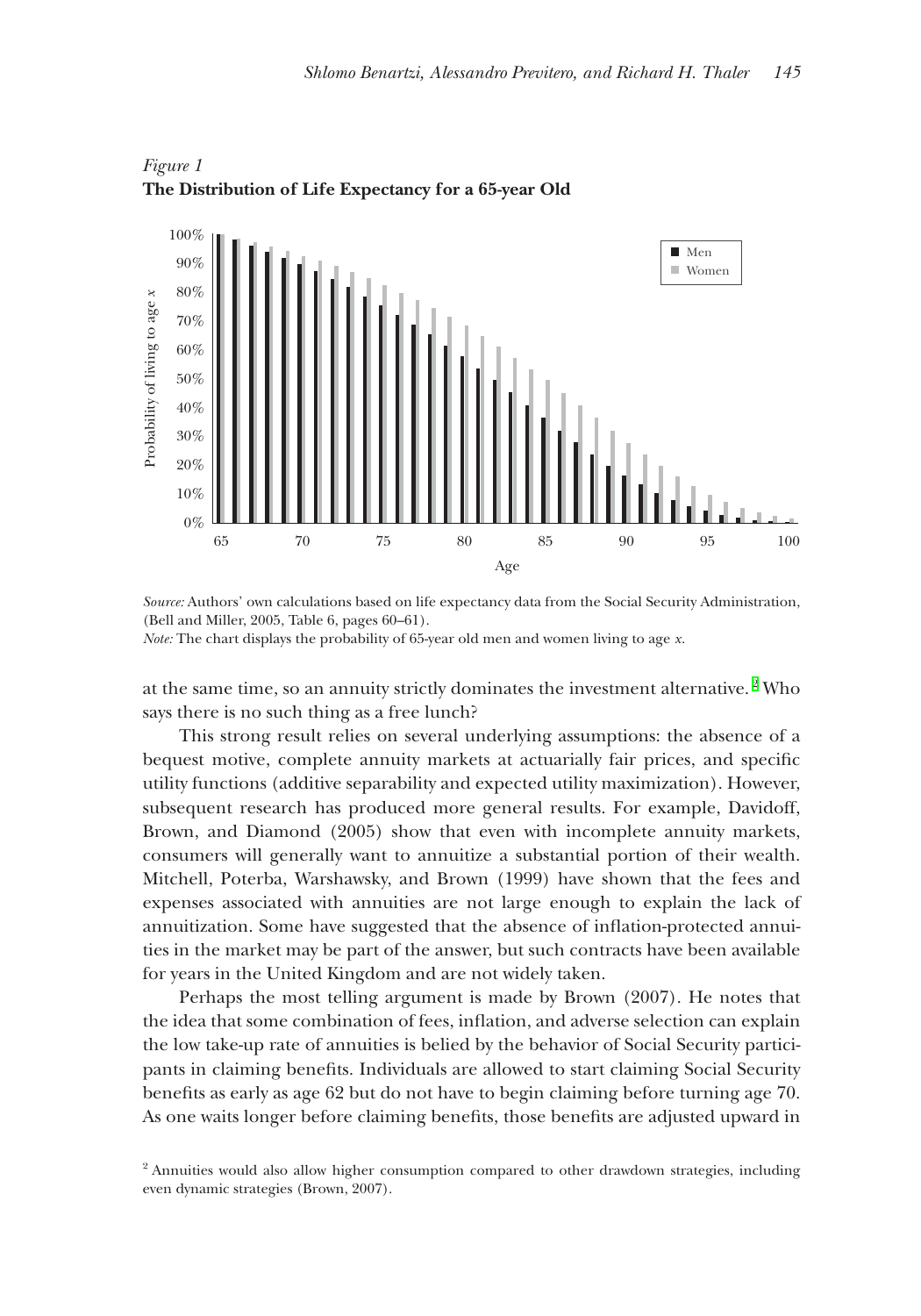an actuarially fair manner. This choice effectively means that by delaying the onset of benefits, participants can buy, at better-than-market prices, a larger annuity, and one that is indexed for inflation and offers survivor benefits. If one wants to buy an annuity at a good price, this is an excellent way to do it. But few participants avail themselves of this opportunity. Most people begin claiming within a year of becoming eligible, and less than 5 percent delay claiming past age 66 (Muldoon and Kopcke, 2008).

As more realistic assumptions are incorporated in the models, such as out-ofpocket health shocks (Sinclair and Smetters, 2004) or annuitization in the form of Social Security benefits or a defined benefit pension plan (Dushi and Webb, 2004), the motive for voluntary annuitization diminishes. But even accounting for these elements, welfare gains from annuitization are significant, at least for those with non-negligible financial assets. Yogo (2011) presents a portfolio choice model with stochastic health depreciation, bequest motives equal to two years of consumption, and pre-existing annuitization through Social Security and defined benefit pension plans. He finds that the welfare gains from having access to a private annuity market can be substantial for a household with a healthy 65 year-old head, worth about 16 percent of household financial wealth.

In addition to these arguments based on rational choice theory, certain behavioral factors should, in principle, increase the attractiveness of annuities. As a first approximation, middle-class American households spend what they make. Whatever saving takes place occurs via pensions and paying off home equity, and the latter vehicle seems to have become much less fashionable in the last decade. If the primary income earner in a household retires, $^3$  the "spend what you make" rule of thumb is no longer available. Instead, households who choose not to annuitize must learn a new skill, namely calculating the optimal drawdown rate over time. Given the complexity of this optimization problem, it is not surprising that retirees might err, either by under- or overspending. These errors can easily be exacerbated by self-control problems if households have trouble sticking to their drawdown plans, either by spending too little or too much. By converting wealth into an lans, either by spending too little or too much. By converting wealth into an annuity, individuals and households can simultaneously answer the conceptually difficult question of figuring out how much consumption is sustainable given the age and wealth of the consumer, and provide a monthly income target to help implement the plan.

Once retired, households can err in either direction in terms of the speed of drawing down wealth. Anyone with moderately affluent aging parents is probably familiar with the problem of trying to get them to consume some of their wealth without feeling guilty. More solid evidence on excessively conservative drawdown rates comes from the paper in this symposium by Poterba, Venti, and Wise (this issue). Their results reinforce earlier findings that assets continue to accumulate, rather than decumulate, well into retirement and that assets often start decreasing

<sup>3</sup> To simplify our discussion, we ignore the additional complexities of dual-income households. None of our conclusions depend on this simplification.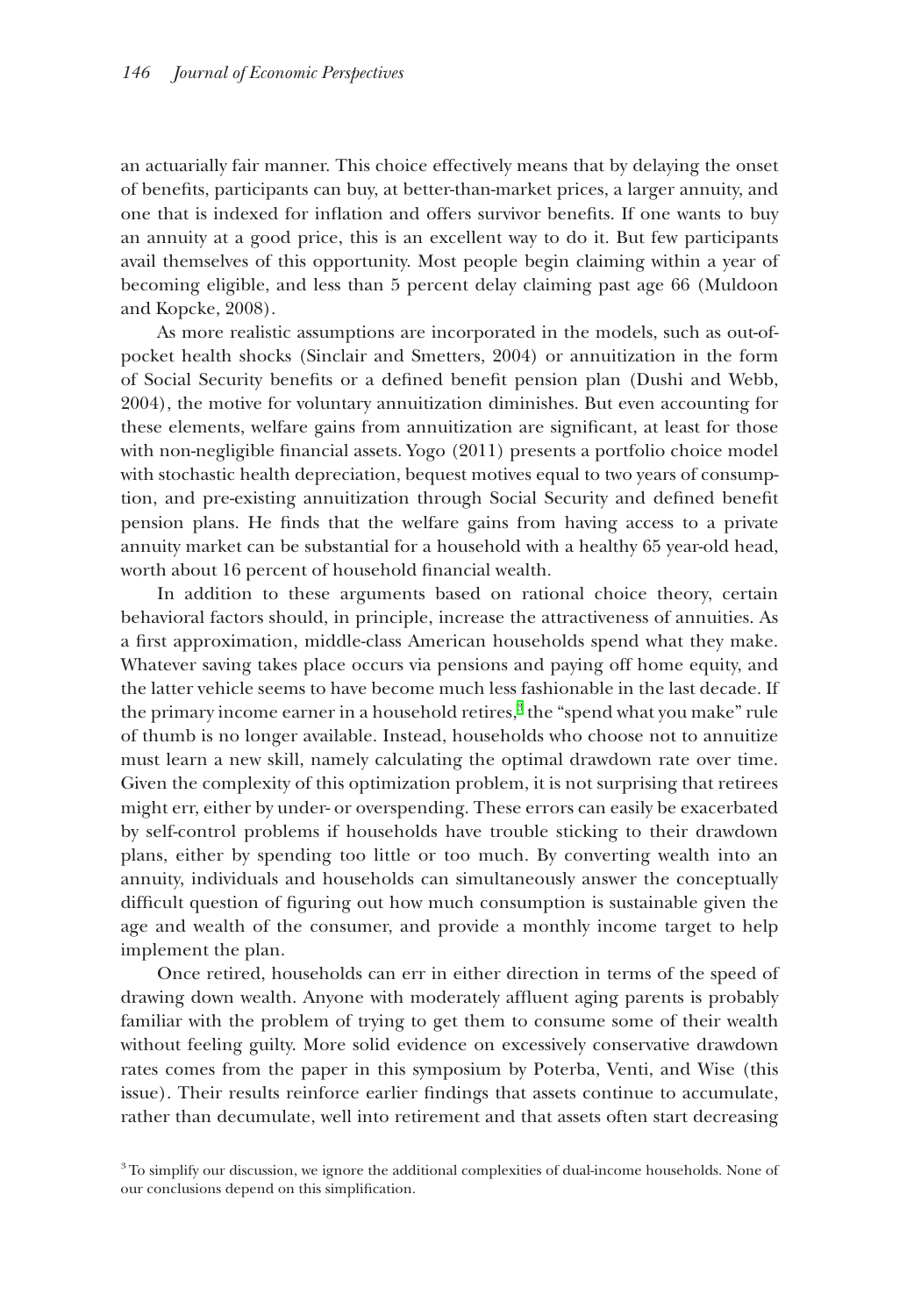only with family shocks, such as divorce or death. Similarly, the new data support nly with family shocks, such as divorce or death. Similarly, the new data support the previous findings by Venti and Wise (2004), who found that home equity peaks at age 75 (well into retirement) and that significant declines in wealth happen only with an unfortunate shock, such as a death or the entry of a family member into a nursing home.

A similar picture of conservative spending patterns emerges from looking at the drawdown from personal retirement accounts, such as  $401(k)$  accounts or Individual Retirement Accounts. In a related paper, Poterba, Venti, and Wise (2011) find that retirees draw just 2 percent of their assets per year prior to reaching the age of 70½, when IRS rules require that a minimum amount be distributed from retirement accounts. After reaching the minimum distribution age, the average withdrawal rate increases to 5 percent per year. Overall, withdrawals are below investment returns during their sample period of 1997 to 2005.

In short, those retirees with non-negligible financial assets appear conservative in consuming their assets. Two explanations are typically proposed: self-insurance against potential health shocks and the desire to leave bequests. Both motives seem important to retirees (Ameriks, Caplin, Laufer, and Van Nieuwerburgh, 2011; Lockwood, forthcoming). However, distinguishing the relative importance of these two explanations is tricky because when we observe someone dying and leaving assets, we do not know if this is the result of a voluntary bequest, lower-than-expected healthcare expenses, or shorter-than-expected lifetime. It is our strong conjecture that many bequests are inadvertent, especially when the bequests go to middle-aged children who are already more affluent than their parents.<sup>4</sup>

Although the general pattern suggests a conservative use of assets after retirement, Poterba, Venti, and Wise (2011) find that some households seem to draw from their accounts too fast. One overly simple summary of the results is that wealthier retirees are too cautious in withdrawing their assets (or have a stronger bequest motive), while poorer retirees are withdrawing too quickly. However, such judgments are difficult to make without knowing underlying utility functions, and we do not want to overstate the case here that any particular household is making a mistake. Our central point is simply that drawing down assets is a hard problem, a problem with which some households appear to be struggling, and one that problem with which some households appear to be struggling, and one that could be made easier with full or partial annuitization.

Deciding when to begin retirement is also a complex optimization problem, requiring forecasts not only of financial returns and life expectancies, but also health outcomes. At least for the financial and life expectancy aspects of the problem, annuities can make this problem simpler. If a household can calculate a current income level that would provide an adequate lifestyle, a check of annuity prices

 $4$  Using data from five waves of the Health and Retirement Survey (1994–2002), Brown, Coile, and Weisbenner (2006) provide some evidence that is at least consistent with our conjecture. They found that 40 percent of respondents who expected to inherit between \$10,000 and \$50,000 ended up inheriting more, another 40 percent inherited about what they expected, and the remaining 20 percent inherited less than expected.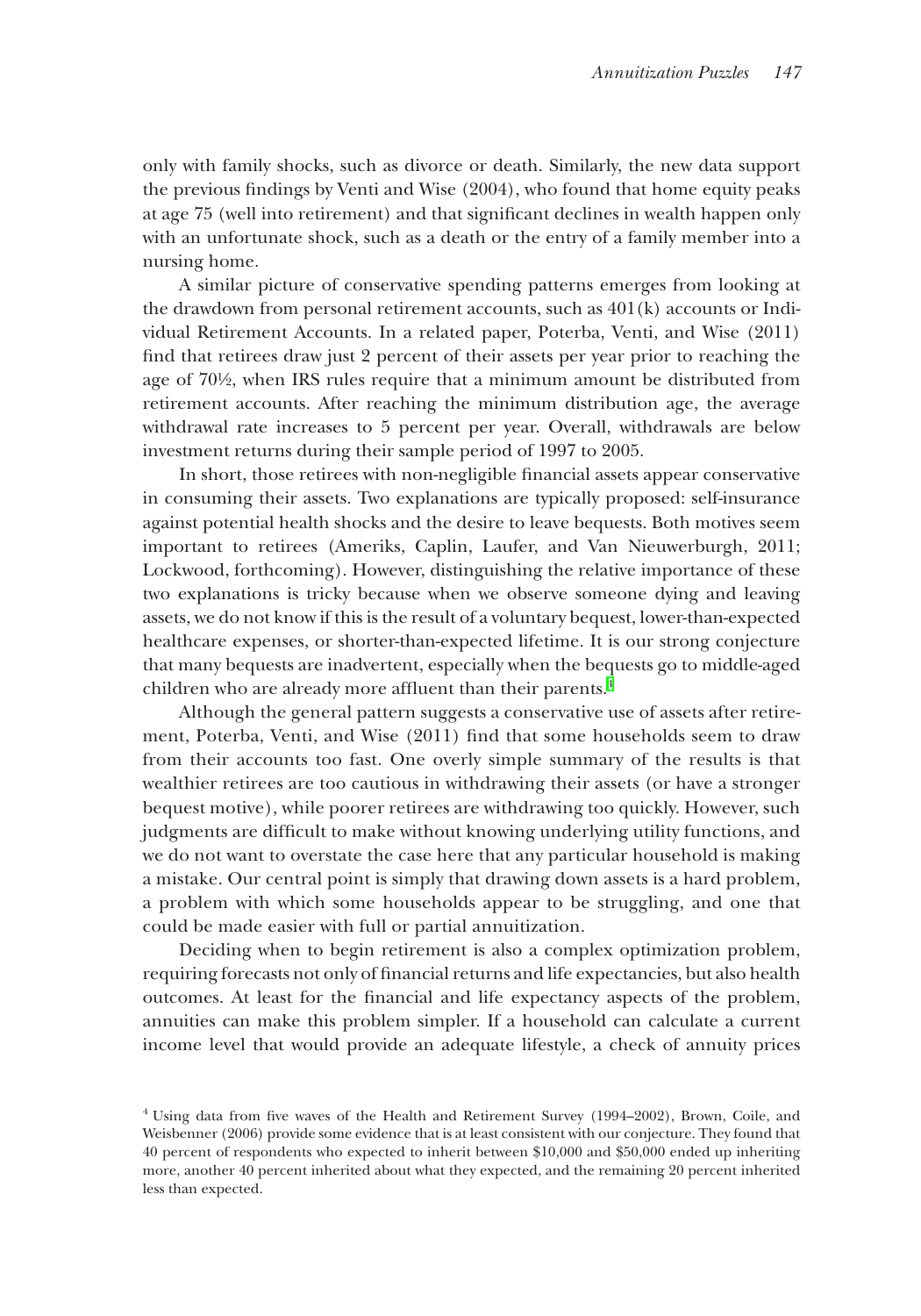

*Figure 2* **The Evolution of Retirement Age and Life Expectancy at Age 65 for Men**

*Sources:* Data on retirement age are from Gendell (2001, 2008), with data for 2010 being estimated. Data on life expectancy at birth are from the Social Security Administration (Bell and Miller, 2005, Table 10). *Notes:* The chart displays the evolution of retirement age and life expectancy at age 65 for men. The retirement age is defined as the earliest age at which less than half the population remains in the labor force.

can establish whether existing wealth is sufficient to assure this lifestyle or whether retirement should be postponed.

As with the decumulation of assets, it is not possible to say that any specific household is making a mistake regarding the timing of retirement. However, several facts suggest that households are not making precise calculations regarding the optimal retirement age. First, a disproportionate fraction of employees retirement age. First, a disproportionate fraction of employees retire at precisely age 65 although nothing special happens economically at that age. $^5$ Analyzing data from three national datasets, Lumsdaine, Stock, and Wise (1996) found that 47 percent of those employed on their 65<sup>th</sup> birthday retire within 12 months. This rate is higher than the 32 percent rate for 64 year-olds and the 34 percent rate for 66 year-olds. Retiring at age 65 thus seems to be a vestigial norm 4 percent rate for 66 year-olds. Retiring at age 65 thus seems to be a vestigial norm leftover from past regimes in which retirement was mandatory at that age.

Second, as shown in Figure 2, over the past 60 years, the age at which people retire has dropped by almost six years. The average age at retirement is now about 61.1 years, down from 66.9 years six decades ago. It is difficult to reconcile this tendency to retire earlier with two other facts. We are living longer and saving less. For men, life expectancy at age  $65$  has increased from 12.8 years to 16.6 from 1950 to 2010, an increase of nearly 30 percent. Since saving rates have also fallen, it is

 $5$  There are two spikes in retirement ages: 62 and 65. Consistent, with a declining average retirement age, the magnitude of the age-62 spike has grown substantially and became larger than the age-65 spike by the 1990s. The age-62 spike emerged after 1962, when the earliest Social Security claiming age was lowered from 65 to 62 (Moffitt, 1987). On one side, this spike leaves little doubt that Social Security rules do influence retirement decisions. On the other, the age-62 spike is less interesting from a focal point perspective, because it can be explained with liquidity constraints and workers not having enough benefits to retire without Social Security.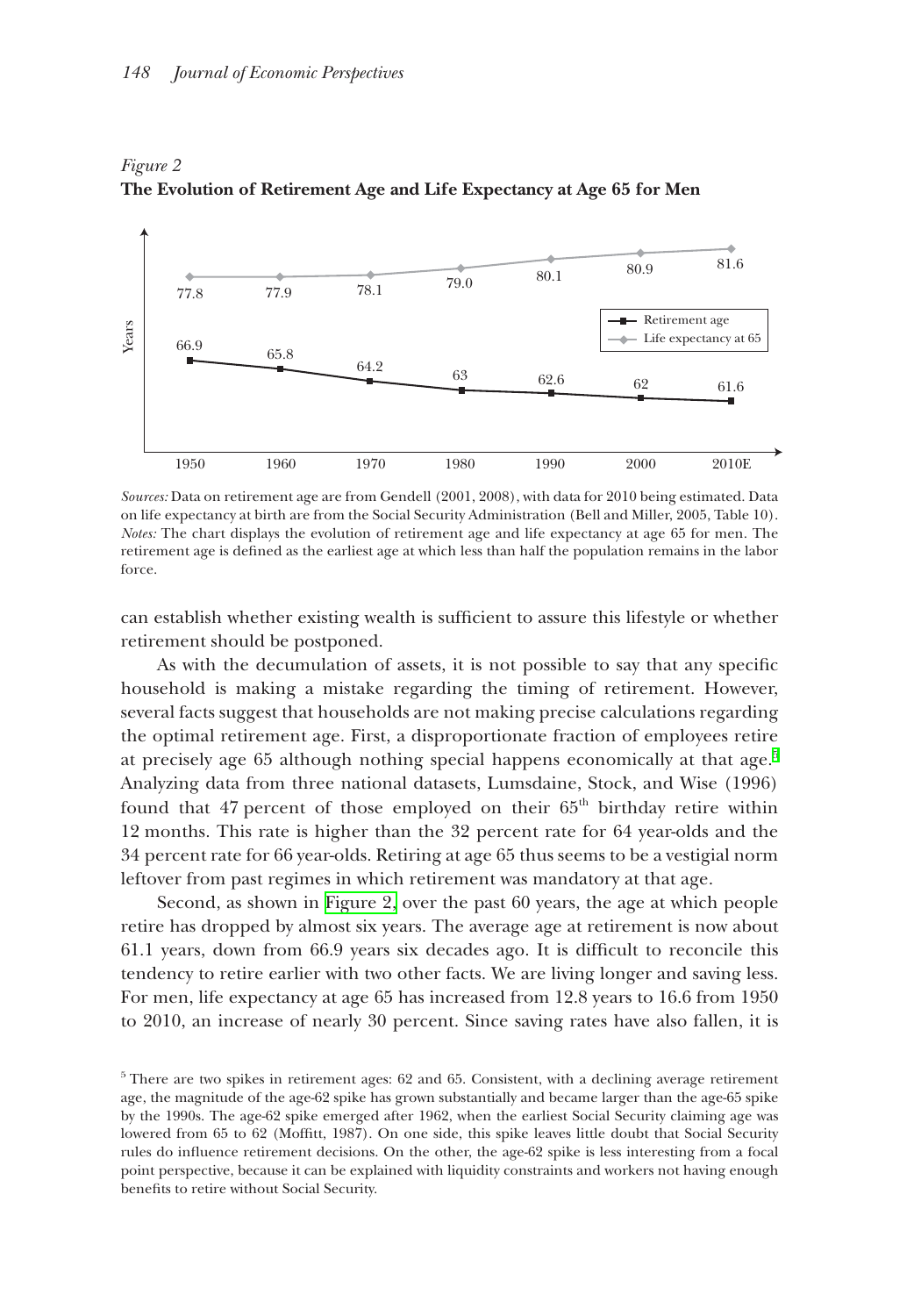hard to see how Americans are rationally planning to fund this extended period of retirement—which suggests that some of them are making a mistake.

A mistake in deciding when to retire can be quite costly. According to calculations by Lumsdaine, Stock, and Wise (1996), the typical 60-year-old man could experience a 23 percent increase in utility by choosing to retire at the optimal age instead of retiring at 65, and the typical woman could gain 30 percent. The only plausible explanation that Lumsdaine, Stock, and Wise (1996) cannot reject is that retiring at age 65 is a rule of thumb driven by "custom or accepted practice." Behaghel and Blau  $(2010)$  also find evidence supporting this focal point hypothesis. In 1983, the "full retirement age" changed from 65 to 66 in two-months increments for individuals born between 1938 and 1943. Interestingly, employees with lower cognitive skills kept retiring on their 65<sup>th</sup> birthday, while those with higher cognitive skills adjusted their retirement age to the new full benefits age, suggesting that the speed at which individuals adjust their reference point depends on their cognitive skills.

The sum of this evidence makes a strong case that people should be making greater use of annuities to increase their consumption level in retirement, both to deal with uncertainty and to help solve the cognitively difficult tasks of deciding how fast to draw down their wealth and when to start retirement. Why don't they?

#### **Is There an Annuity Puzzle? s There an Annuity**

The theoretical prediction that many people will want to annuitize a substantial portion of their wealth stands in sharp contrast to what we observe. Only a tiny share of those who reach retirement age with money in a personal retirement account or other financial assets will choose to annuitize a substantial share of that wealth. Part of the reason is that only 21 percent of defined contribution plans even offer annuities as an option (PSCA, 2009), and virtually no  $401(k)$  plans do. Even when such an option is offered, it is rarely taken. Using data from a survey of  $450$  large  $401(k)$ plans, Schaus (2005) reports that only 6 percent of participants elected an annuity when it was available (although, as we discuss below, this number might not be representative of the real demand for annunities). $6$  A similar picture emerges if we look at sales of individual life annuities purchased directly from an insurance company, typically through an agent or broker. In 2007, sales of fixed immediate annuities (contracts in which the guaranteed stream of payments begins within one year of purchase) amounted to just \$6.5 billion (data are from LIMRA International). $^7$  For comparison, in 2007 households transferred more than \$300 billion from employersponsored retirement plans to Individual Retirement Accounts (IRAs), while total

 $6$  Many defined contribution plan accounts have very low balances. There is no correction for low balances in the Schaus (2005) study.

<sup>&</sup>lt;sup>7</sup> Sales of fixed immediate annuities do not include sales of structured settlements, but they include non-life-contingent and period-certain products. Therefore, they might overestimate the sales of lifecontingent annuities.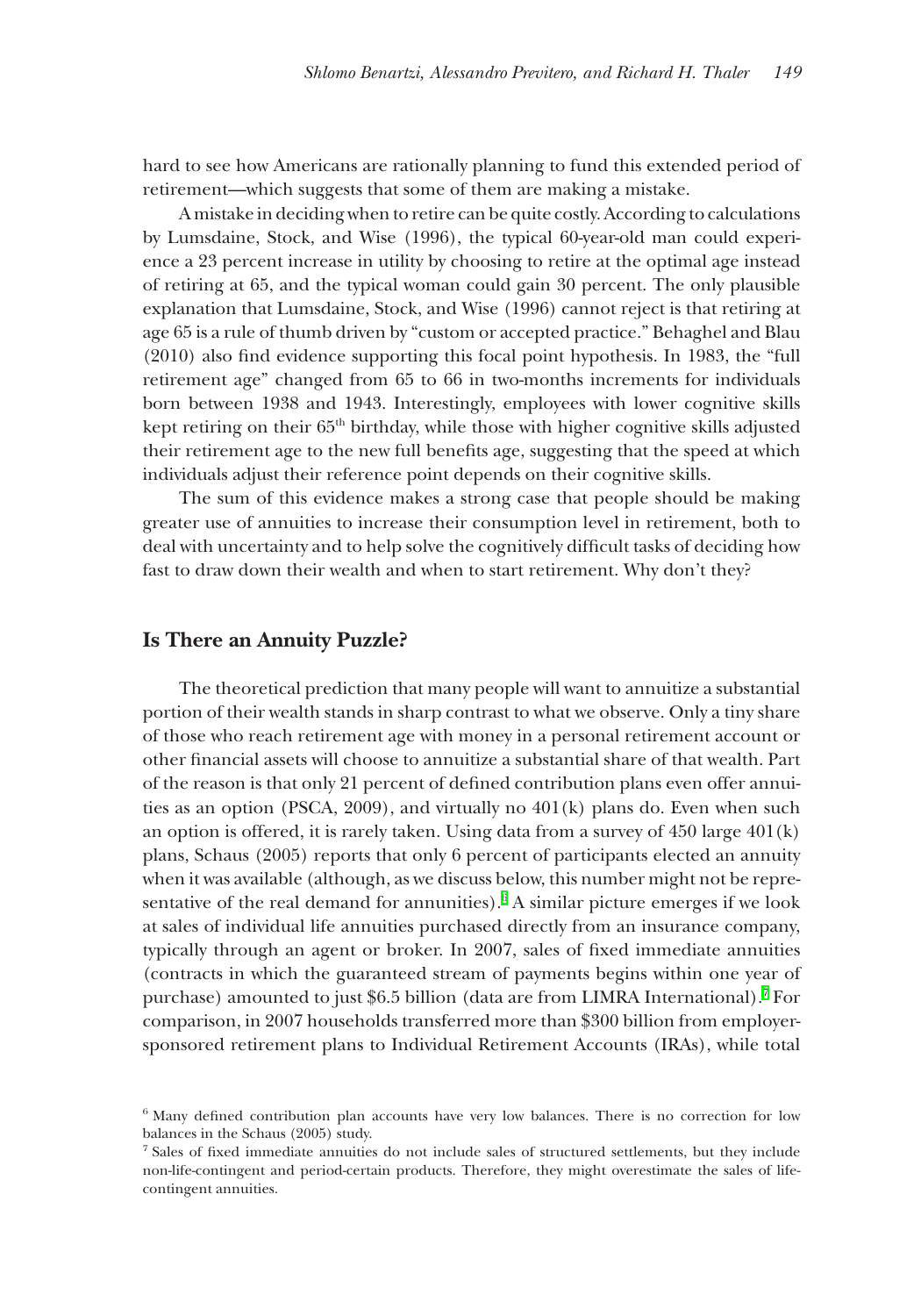assets in IRAs were \$4.8 trillion and assets accumulated in defined contribution plans were \$4.4 trillion (Investment Company Institute, 2010 and 2011).

Why do so few people opt for annuitization at retirement? One simple reason is that many people have not saved up enough to make buying an annuity a viable option, especially since it is sensible to have an emergency fund that is liquid. The sizable portion of households with little or no wealth at retirement are in essence completely annuitized because their only source of income is Social Security. For this segment of society, there is no annuity puzzle, although there is probably a savings puzzle. But even among those households that do accumulate enough in their retirement accounts to make an annuity feasible, an annuity is rarely chosen heir retirement accounts to make an annuity feasible, an annuity is rarely chosen (Dushi and Webb,  $2004$ ).

The precise nature of the annuity puzzle is not well-defined. In the context of a standard neoclassical economics problem, it would be stated this way: an agent should prefer the safety and increased consumption of the smooth income stream hould prefer the safety and increased consumption of the smooth income stream provided by the annuity to the risky alternative associated with a lump-sum payment. In the framework of behavioral economics, additional factors enter the picture. Do consumers fully understand their options? Are annuities perceived to be a bad choice? Which option is the default choice?

We can draw a useful analogy with saving for retirement. In a world of straightforward rational choices, it seems that nearly everyone should join a  $401(k)$  plan, especially when the company matches employee contributions. But even under  $\epsilon$ those circumstances, almost one-third of employees fail to join such plans. Do those employees have some reason why they should not participate in the retirement plan, or have they simply never gotten around to completing the enrollment process, perhaps naively believing they will get to it later? Much research shows that even tiny obstacles such as the need to make a phone call or fill in a form can result in procrastination and lack of action in a retirement savings plan. In one large  $401(k)$  plan studied by Carroll, Choi, Laibson, Madrian, and Metrick (2009), the participation rate for new hires decreased from 69 to 41 percent as the employer switched from the take-up friendly framework of "prompted choice," in which employees were asked to state whether they would like to save for retirement or not, to an opt-in regime, in which the small burden of making a phone call was placed on the employee to enroll.

The same issues apply to the choice of whether to annuitize. Is the low annuitize tization rate a reflection of underlying preferences or of features of the choice environment? This question has important practical implications, because in most retirement plans when an employee stops working, that retiree would have to shop around actively if interested in investing some or all of the retirement plan balance in an annuity. Remember, few defined contribution plans offer annuities. Owners of Individual Retirement Accounts (IRAs) are in the same boat; they have to seek out annuity products as they reach retirement if they want to ensure lifetime income.

Some defined benefit pension plans require retirees to make an active choice the pension plans require retirees to make an active choice between a lifetime income option—which we will loosely refer to as an "annuity" without worrying about fine distinctions—and a lump-sum distribution. These situations offer an opportunity to investigate whether retirees are interested in annuity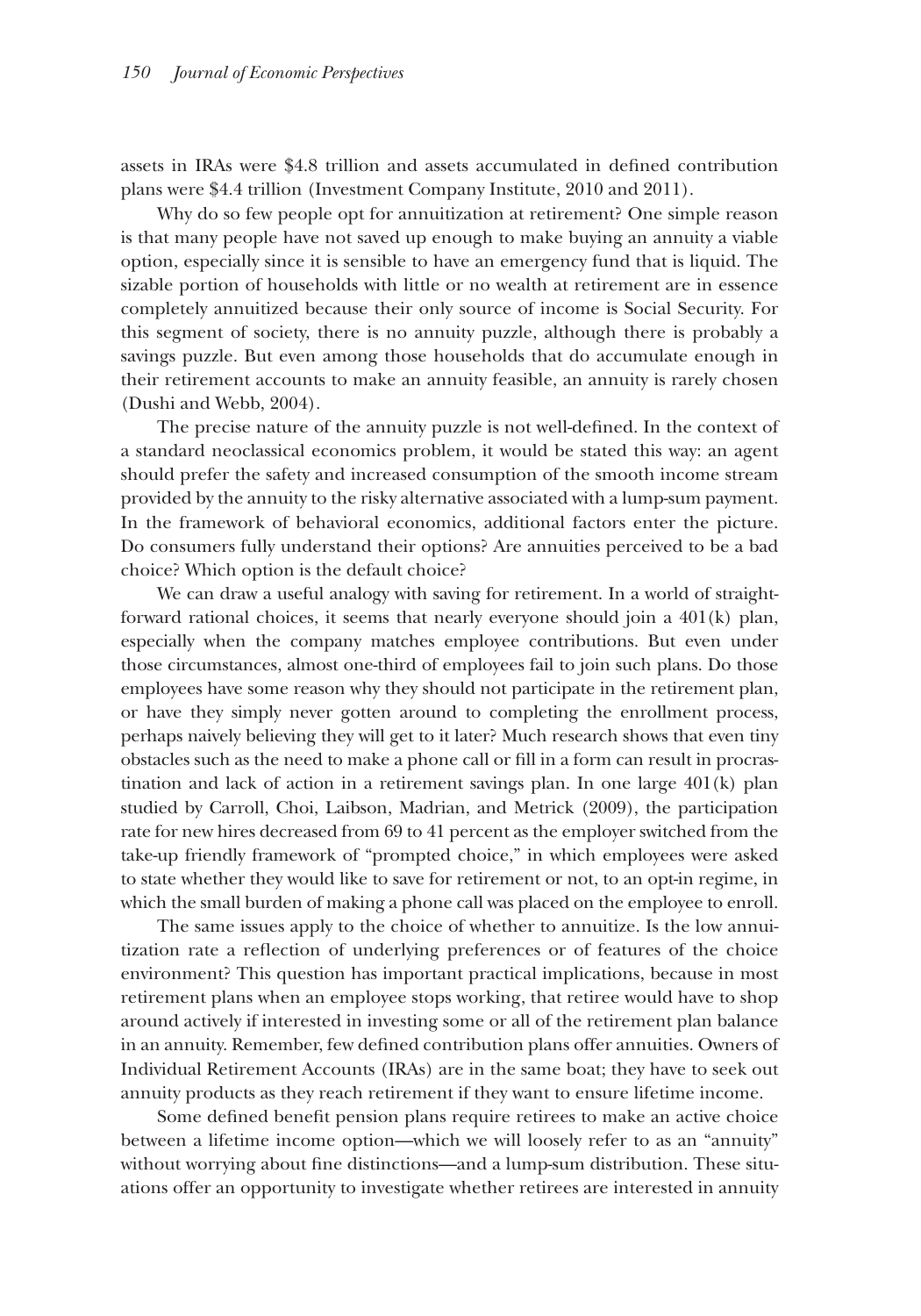|                            | Study                              | Retirees annuitizing |
|----------------------------|------------------------------------|----------------------|
| Defined benefit plans      | Hurd and Panis (2006)              | 61%                  |
|                            | Authors' evidence on IBM employees | 88%                  |
|                            | Butler and Teppa (2007)            | 86%                  |
|                            | Mottola and Utkus (2007)           | 27%                  |
|                            | Authors' other evidence            | 53%                  |
| Cash balance plans         | Mottola and Utkus (2007)           | 17%                  |
|                            | Authors' other evidence            | 41%                  |
| Defined contribution plans | Schaus (2005)                      | $6\%$                |
|                            | Butler and Teppa (2007)            | 54%                  |

#### <span id="page-8-0"></span>*Table 1* **Annuitization Rates**

*Notes:* The above table reports the fraction of employees choosing an annuity across different retirement plans (defined benefit, cash balance, and defined contribution). Butler and Teppa (2007) studied three defined benefit plans and seven defined contribution plans. Mottola and Utkus (2007) analyzed one defined benefit and one cash balance plan. Our data from IBM include both participants in a defined benefit and a cash balance plan. Our other evidence is from 75 defined benefit and 37 cash balance. In the text, we report the overall annuitization percentage across all 112 plans.

products when that choice is easy to select. In such situations, the plan sponsor offers the annuity directly. The specific form of the annuity is predetermined by the employer, saving the employee the possibly overwhelming task of selecting an annuity from the many options offered in the market.

We identified three studies where retires make an active choice between the annuity and cashing out,<sup>8</sup> and have done some additional research ourselves to complement these. To preview the results, when an annuity is a readily available option, many participants who have nontrivial account balances choose it. Table  $1$ summarizes this evidence on annuitization rates. We now briefly summarize each of these studies.

<sup>8</sup> Warner and Pleeter (2001) studied a military downsizing program where army personnel were given a choice between a lump sum and a fixed number of payments (referred as an annuity). They found that half of the officers (51 percent) and 92 percent of the enlisted personnel chose the lump sum option over the multiple payments, even though the discount rates used in the conversion were almost 20 percent. Since the average age of the individuals in the sample was 31.4 (33.9 for officers and 30.9 for enlisted), this is more of a choice about liquidity during a career change than a retirement income decision. For this reason we excluded this study from our review. Ameriks (2002) analyzed retirement payout choices of TIAA-CREF members. From 1991, TIAA-CREF allowed participants to choose automatic payouts set at minimum required by IRS rules, and from 1996, systematic withdrawals like say 5 percent of the account balance per year. In the last year of analysis available, 2001, the fraction of employees choosing the annuity over other distribution alternatives was 45 percent. Nonetheless, annuitization rates have constantly decreased from the 76 percent level observed in 1996. Since the choice for TIAA-CREF participants is between an annuity and different monthly income streams (not a lump sum), we excluded this study as well.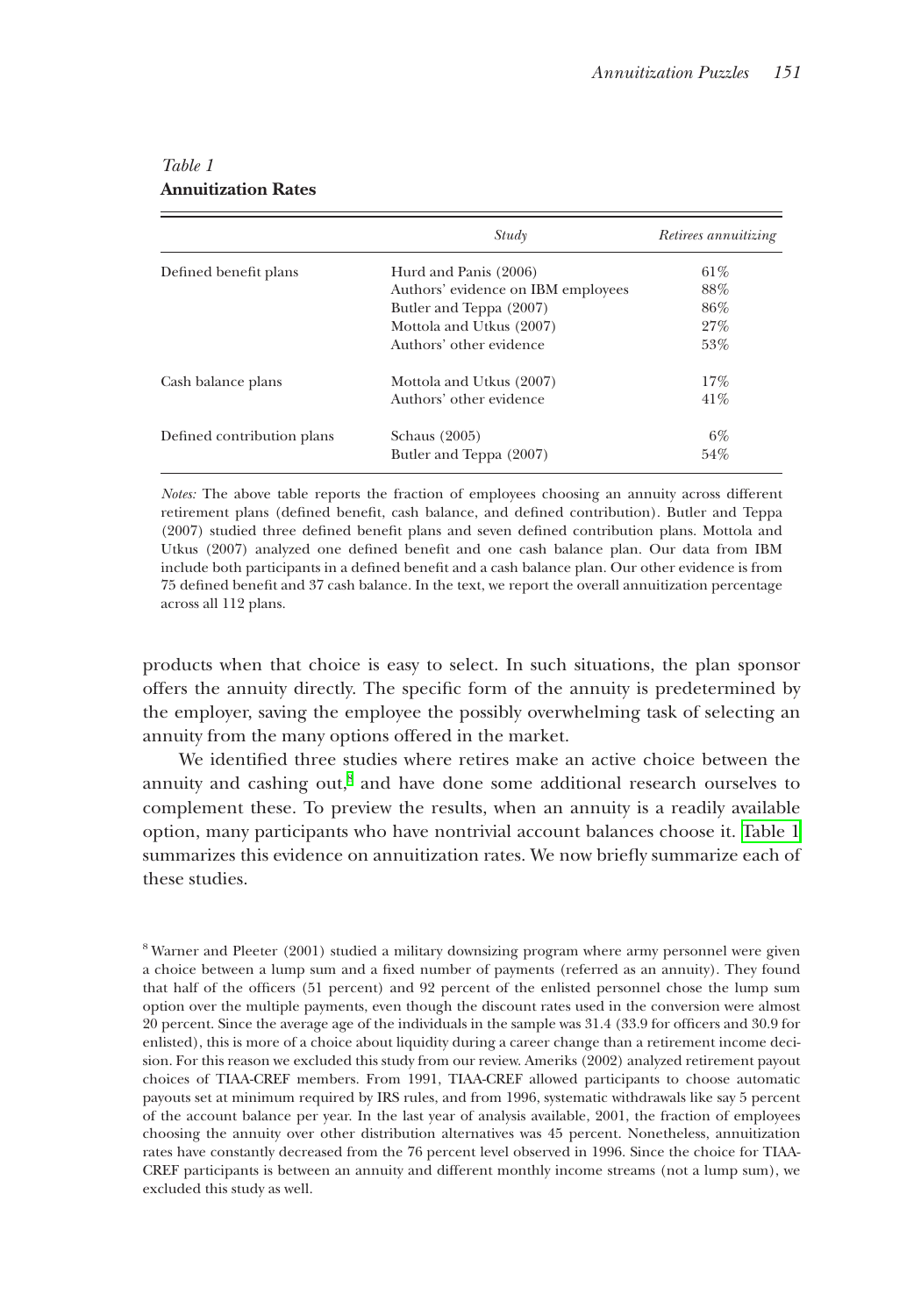Hurd and Panis (2006) investigated payout decisions using data from five waves of the Health and Retirement Study from 1992 to 2000. Based on the authors' assumption that 45.2 percent of employees in defined benefit plans are offered the alternative of lump-sum distribution options—they are all offered an annuity, by definition—we calculate that 61 percent of retirees selected an annuity over the lump-sum option when they had both choices readily available.<sup>9</sup> One potential caveat of this study is the use of self-reported data, which could be subject to misreporting. The other results we report are based on archival data.

Butler and Teppa (2007) explored annuitization decisions within ten Swiss pension plans (three defined benefit plans and seven defined contribution plans) between 1996 and 2006. Of the 4,544 individuals in their sample, 73 percent elected the annuity, 17 percent elected a combination of the annuity and the lump sum, and the remaining 10 percent elected the lump sum. (Of the defined benefit plans, 86 percent of retirees chose to annuitize; of the defined contribution plans, 54 percent chose to annuitize.) A caveat here is that the annuity was the default in most of those Swiss plans. Had the lump sum option been the default, it would have almost certainly received a greater market share. In fact, for one of the plans they studied, the lump sum was, indeed, the default option and the take up rate of the annuity was very low (10 percent).

Mottola and Utkus (2007) analyzed payout choices in two Fortune 500 companies: one with a defined benefit pension plan and the other with a "cash balance" plan," which is a defined benefit plan that defines for each employee the promised benefits in terms of a stated account balance, like a defined contribution plan (we elaborate on the differences between pension plans and cash balance plans in the next section). It found that 27 percent of retirees in the defined benefit plan selected the annuity, whereas 17 percent of retirees in the cash balance plan chose the annuity. Interestingly, half of the individuals older than 70 years old chose the annuity.

To complement this evidence, we analyzed two new datasets with records of actual payout decisions between annuity and lump sum. First, we collected data on 18,761 employees who retired from IBM between 2000 and 2008. We found that 8,761 employees who retired from IBM between 2000 and 2008. We found that 88 percent of employees selected full annuitization, 8 percent selected a combination of annuitization and the lump sum, and the remaining 5 percent selected the lump sum. One potential caveat in this case is that the annuity option was "sweetened" for employees younger than 65 in an effort to encourage early retirement. $^{10}$ 

<sup>9</sup> In practice, we classify as lump sum the reported disposition "Cashed out" and "Roll into IRA [Individual Retirement Account]." We classify as annuity the disposition "Draw current benefits" (or, to be more precise, a fraction of this number to account for the fact that only 45.2 percent of the respondents had a lump sum option available in their defined benefits pension plan).

 $10$  The annuities were "enhanced" by approximately 15 to 20 percent for employees retiring earlier than 65. One additional concern is that IBM employees might have access to additional lump sum distributions through supplemental defined contribution plans. Given the average benefit amount (\$413,000, median \$387,000) and the average tenure (30 years), we tend to believe that the defined benefit aspect of their plans represents the most relevant source of retirement wealth for these employees.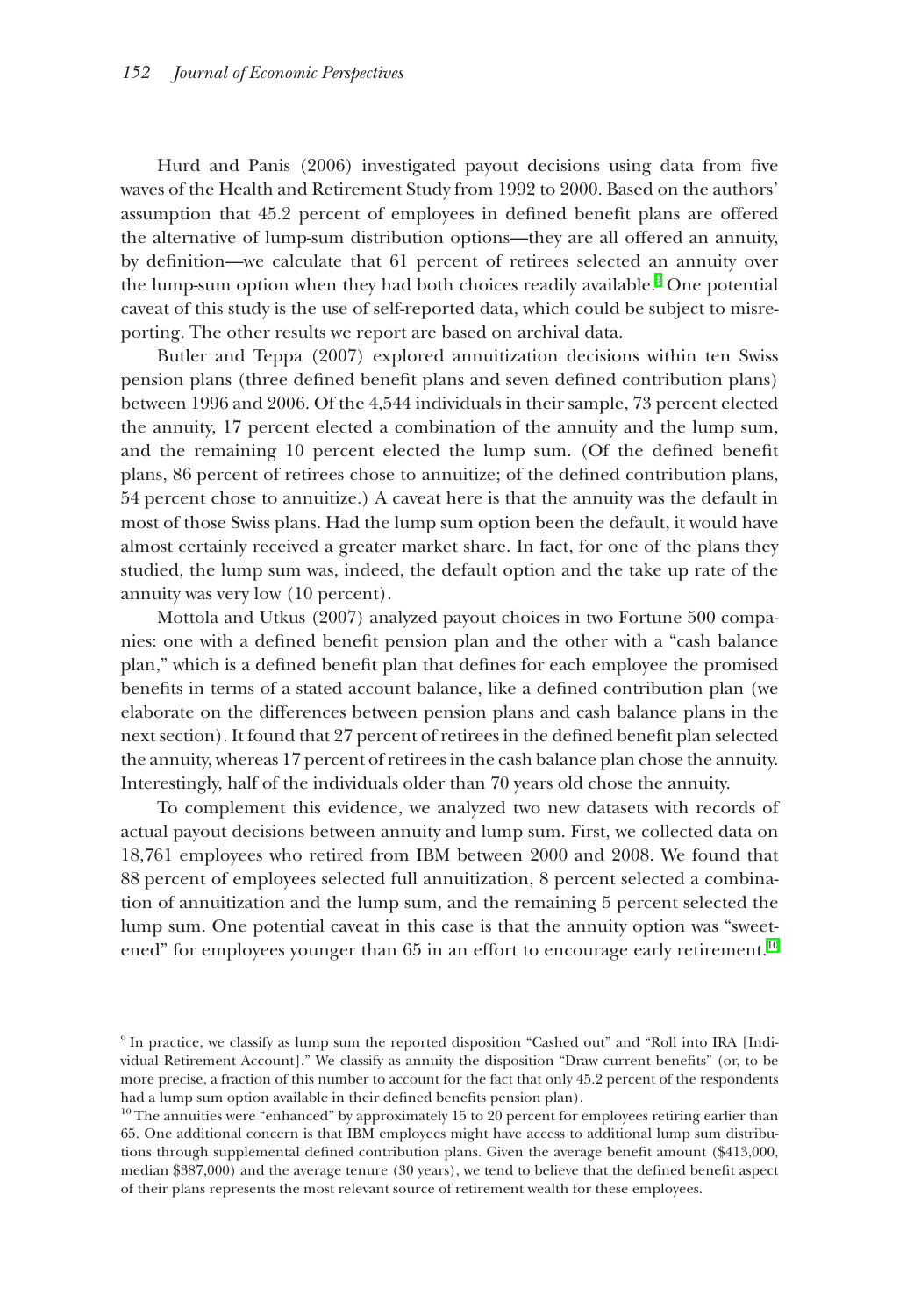However, if we focus on employees 65 or older, we still observe an annuitization rate of 61 percent.

Second, we analyzed more than 103,000 payout decisions from 112 different defined benefit plans provided by a large plan administrator during the 2002 to 2008 period. One drawback of this dataset is that we can only infer the existence of a lump sum option from the fact that some participants selected it. The existence of such an option is not otherwise indicated in the data set. To the extent that we mistakenly include plans that do not offer lump sums or that offer lump sums only to some employees, our annuitization rate will be biased upward. To minimize the above concern, we only assumed a lump sum option was available to everyone in the plan if at least 5 percent of employees chose it. We also limit our analysis to the choices of participants who retire between 50 and 75 years old with at least five years of job tenure and an account balance greater than \$5,000. We eliminated younger participants and those with small balances because their decisions tend to be about whether to cash out the account to spend it or to roll it over into another retirement account, rather than a choice between an annuity and a lump sum. Using these sample selection criteria, virtually half of the participants (49 percent) selected annuities over the lump sum. $^{\rm 11}$ 

Our analysis of this data set also reveals a potential pitfall in estimating the popularity of annuitization. For one of the large plans in our sample, the annuitization rate for account balances below \$5,000 was zero (they were all required to take a lump sum), whereas the annuitization rate for those with more than \$5,000 was 96 percent. Yet the 6 percent. Yet the *average* rate for the entire plan was only 13 percent—because rate for the entire plan was only 13 percent—because most accounts were below \$5,000. Clearly, the  $13$  percent take-up rate for annuities does not reflect preferences so much as it does the distribution of account balances. Thus the common view that there is little demand for annuities even in defined benefit plans is largely driven by looking at the overall population of participants, including young and terminated employees and others with small account balances who are either required to take a lump-sum distribution or simply decide to take the money. This finding is consistent with earlier studies (like Landsberger, 1966) showing that small windfalls tend to be spent whereas large windfalls are largely saved.

One might question to what extent our annuitization results are driven by the "pricing" of annuities offered in defined benefit plans—that is, are the annuities

 $11$  In this sample, of those with defined benefit plans, 53 percent selected annunities; of those with cash balance plans, 41 percent. As additional robustness checks, we analyzed the distribution of annuitization rates across plans and the distribution of employees across plans. Annuitization rates are almost uniformly distributed across plans between 1 and 95 percent (our cut-off values). Therefore, we can rule out the possibility that our average annuitization rate is driven by plans with low annuitization rates and plans with very high annuitization rates (that might indeed not offer the lump sum option). Analogously, our result is not driven by one super-large plan. Our largest plan accounts for 10 percent of the observations, and its average annuitization rate is 38 percent. The largest ten plans include about half of our observations. Additional evidence on high annuitization rates is provided by Chalmers and Reuter (2009) who find that 85 percent of Oregon state employees selected an annuity. However, many retirees in their sample were given an added incentive to choose the annuity over the lump sum.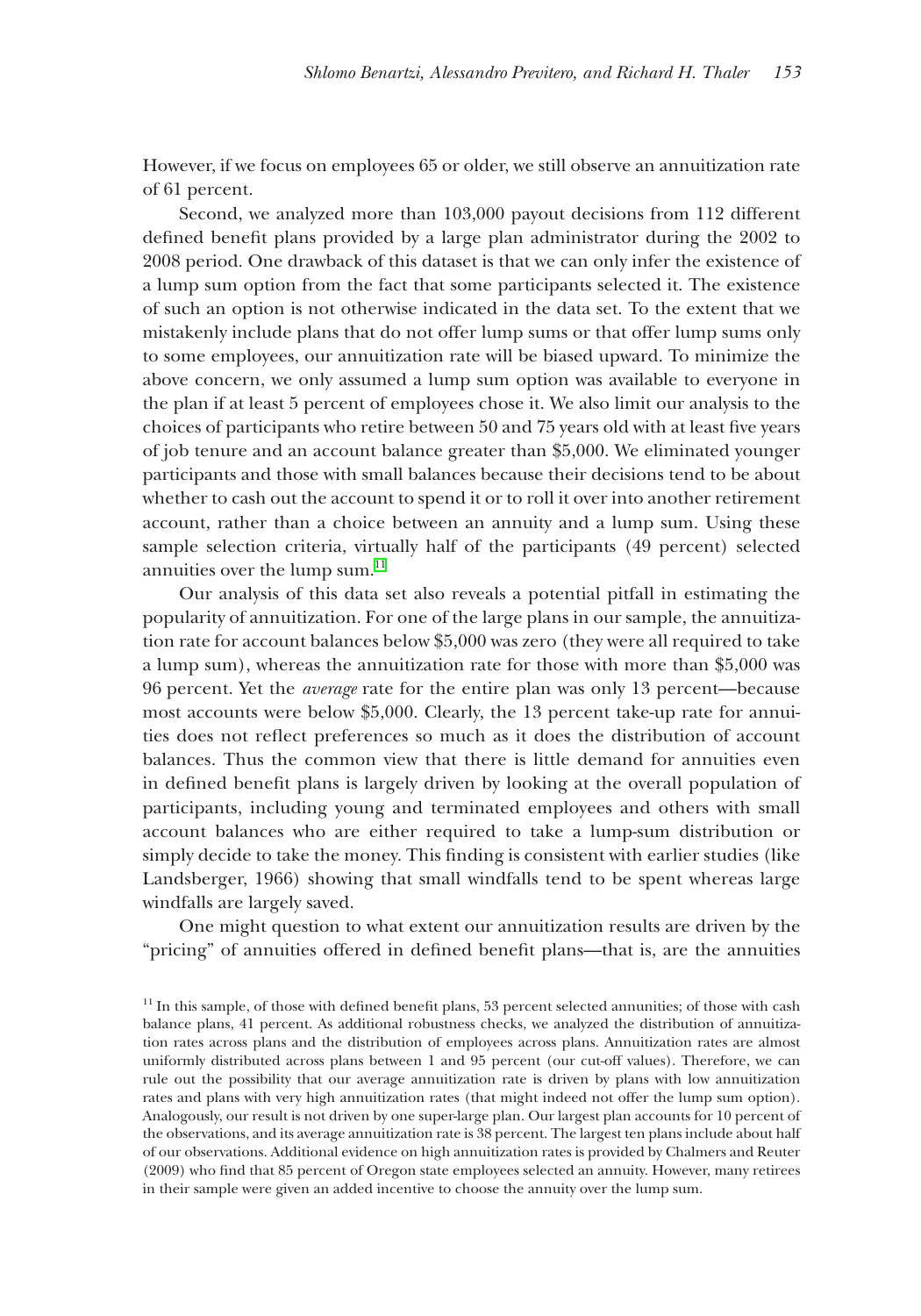offered in the defined benefit plan more or less attractive than those offered in the market? The Internal Revenue Code regulates the conversion between lifetime income benefits and lump sums in defined benefit pension plans by prescribing the mortality tables and discount rate to use in the calculations. More specifically, the federal rules indicate the *minimum* lump sum amount that can be offered in a defined benefit plan for those who give up their lifetime income benefits, but of course, plans are free to offer more-generous lump sums. Consider, for example, a 65-year old employee entitled to a single life annuity paying  $$12,000$  a year. The Congressional Research Service (Purcell, 2007) estimated that the minimum lump sum amount that can be offered to this employee was equal to about \$145,000 as of October 2007. To get a sense of the relative pricing of lifetime income benefits offered by defined benefit plans, we calculated the stream of lifetime income that could be purchased in the individual annuity market with  $$145,000$ . We collected annuity prices from two websites:  $\langle \text{http://www.immediateannuities.com} \rangle$  and  $\langle \text{http://www.newretirement.com}\rangle$ , as of May 2011. We adjusted these annuity price quotations to reflect the historical prices in October 2007 (source of historical quotes: WebAnnuities.com). For our calculations, we used separate price quotations for 65-year old men and women with residency in either California or Illinois. The resulting annual payments range from  $1,337$  (women in California) to  $12,453$  $($ men in Illinois). These payments would represent 94 to 104 percent of the equivalent payments in a defined benefit plan. These results suggest that the annuities in defined plans are "fairly priced" compared to the alternative lump-sum option and that our results are not driven by very generous annuity payments. $^{12}$ 

The overall message of these studies is that many participants with defined benefit pension plans, when offered a simple choice between lifetime income and a lump sum payment, will choose annuities. This finding suggests that the low annuitization rates in the case of defined contribution plans might not reflect the underlying preferences of retirees for lifetime income products, but rather a mix of other institutional factors regarding the availability of annuities within their existing retirement plan. However, these institutional factors are not the entire story. Additional behavioral factors are important to understanding why the market for annuities is so small.

#### **Framing, Mental Accounting, and Other Obstacles to Annuitization raming, Mental Accounting, and Other Obstacles to**

We know from many studies in psychology that minor differences in wording can create large differences in behavior. For example, describing beef as "75 percent lean" sounds healthier than presenting it as "25 percent fat" (Levin and Gaeth, 1988). Similarly, an income replacement ratio of 70 percent at retirement seems much more palatable than a spending reduction of 30 percent. Framing issues can

 $12$ <sup>12</sup> The Pension Protection Act has introduced some changes in the conversions. Starting from 2012, lump sum distributions will be reduced by 10 percent, making the annuity option more attractive.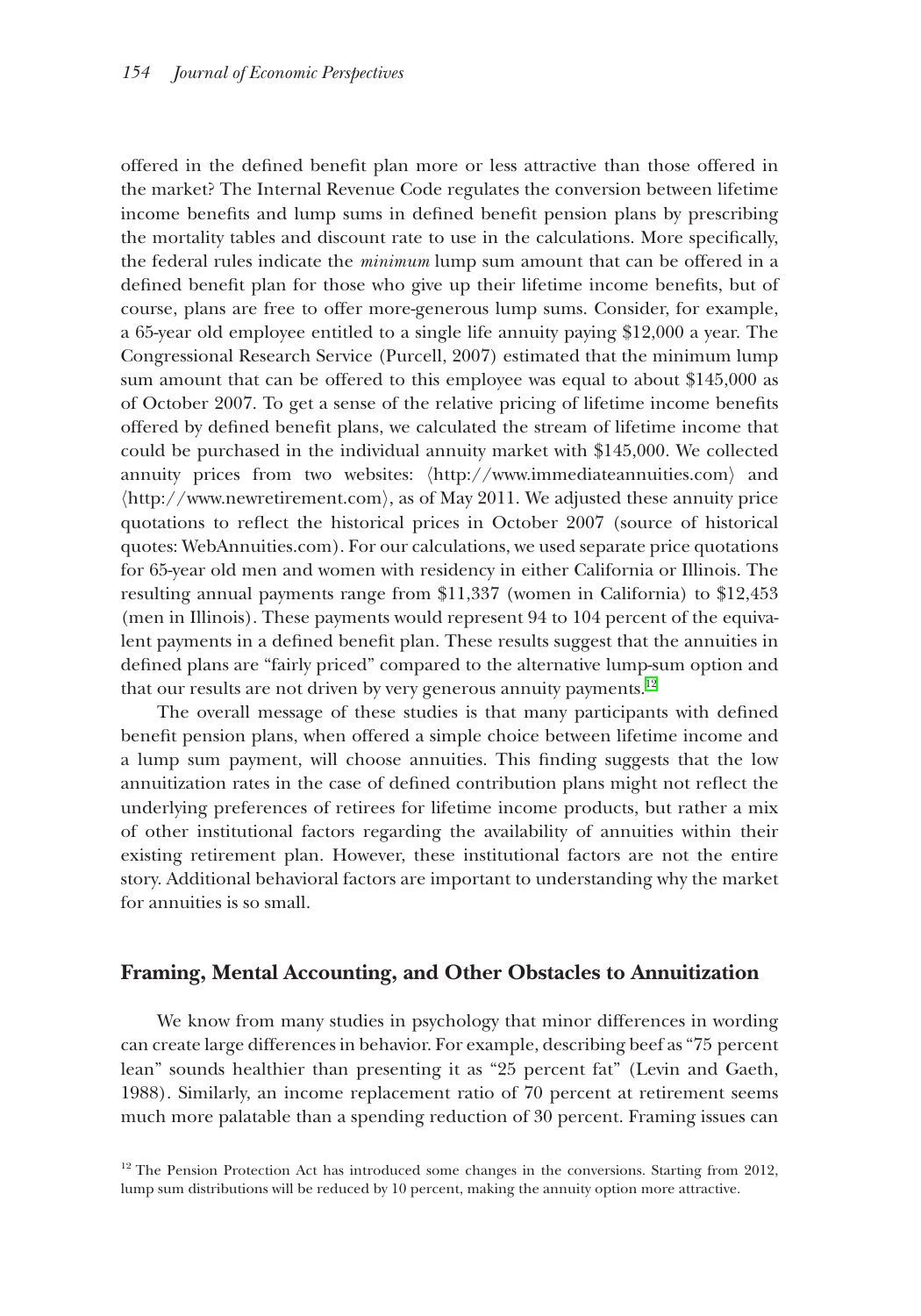be particularly powerful in the case of annuitization because the concept is complicated and most people have not thought very much about the question before nearing retirement age. This is also not a domain where there can be much learning from experience. You only reach age 65 once per lifetime.

An interesting paper by Brown, Kling, Mullainathan, and Wrobel (2008) illustrates the potential importance of framing in the context of annuities. The authors conducted an Internet survey of adults at least 50 years old. Subjects were asked to rate the attractiveness of an annuity in one of two conditions: a "consumption frame" in which the annuity was described as providing \$650 of monthly *spending* for life, or an "investment frame" in which the annuity offered a guaranteed monthly *return* of \$650 for life. In both conditions, there was no residual income or wealth after death. The authors predicted that annuities would be viewed as less appealing when framed as an investment, because the investment return greatly depends on the time of death. Consistent with their predictions, the percentage of subjects choosing to annuitize was just 21 percent in the investment frame versus 70 percent in the consumption frame.

Building on the work of Brown, Kling, Mullainathan, and Wrobel (2008), we have exploited the naturally occurring differences in framing that are inherent in two kinds of pension plans: traditional defined benefit and cash balance. In a traditional defined benefit plan, an employee is guaranteed a specified lifetime income, the level of which depends on years of service and ending salary. It could be called a defined annuity plan; in fact, for many years a "pension" and an "annuity" were synonyms for this reason. In contrast, participants in cash balance plans are given regular statements as to account balances, similar to  $401(k)$  plans. Each participant's account is credited annually with employer contributions and interest income. Employer contributions could be, for example, 5 percent of pay, and the interest income could be based on a fixed rate or linked to an index such as one-year Treasury bills. Cash balance plans are in a sense hybrid plans, because they share features of both traditional defined benefit and defined contribution plans. Similar to traditional defined benefit plans, all the investment risk is borne by the employer, because employees are guaranteed a certain rate of return. Similar to defined contribution plans, participants have their own accounts (though these don't have to be prefunded). Nearly all cash balance plans offer both a lifetime income option, which they are required to offer by law, and lump-sum distributions.

We hypothesized that traditional defined benefit plans will foster a consumption frame and promote annuitization because the accrued benefits are usually communicated in terms of monthly or annual income. In contrast, cash balance plans are likely to promote an investment frame and reduce annuitization, because they are communicated as account balances.<sup>13</sup> In our sample of  $112$  retirement plans,

<sup>&</sup>lt;sup>13</sup> This conjecture is consistent with what is called the compatibility hypothesis in psychology. The basic idea is that choice attributes will be weighted more heavily when they are compatible with the response scale than when they are not. For example, subjects were asked to predict the performance of ten target students in a history course on the basis of their performance in two other courses—English literature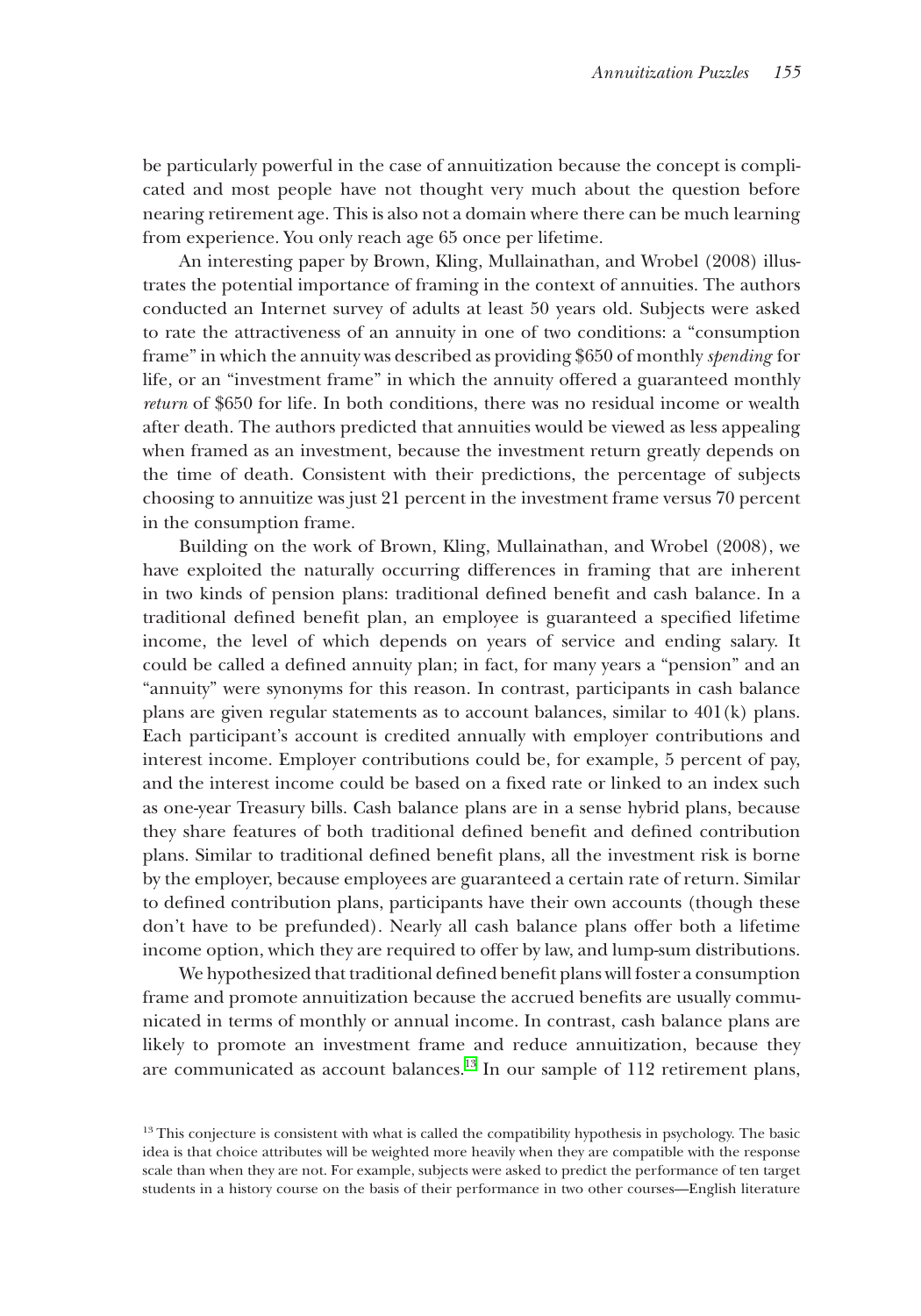which included 75 defined benefit pension plans and 37 cash balance plans, annuitization rates were 53 percent in the defined benefit plans compared to 41 percent in the cash balance plans (as shown in Table  $1$ ).

To examine this result more rigorously, we regressed the decision to annuitize on a series of explanatory variables such as demographic characteristics like age, gender, and tenure along with the benefit amount and on an indicator variable for whether the employee participates in a cash balance plan. Controlling for these and other factors *increases* the difference between the take-up of annuities between the two types of plans. We found that being enrolled in a cash balance plan reduces the probability of choosing an annuity by 17 percentage points. $^{14}$  To put this sizable magnitude in perspective, consider that women are more likely to choose annuitization than men by 4 percentage points; age increases the likeli- hoose annuitization than men by 4 percentage points; age increases the likelihood of annuitization by about 2 percentage points per year; and having \$100,000 more in benefits increases the probability of annuitization by about 3 percentage points. Consistent with our findings, Mottola and Utkus (2007) report a higher annuitization rate in the defined benefit plan they studied (27 percent) than in their one cash balance plan  $(17\,\mathrm{percent})^{15}$ 

Another crucial aspect of understanding the decision of whether to annuitize is to recognize that while economists tend naturally to think about annuitization as a risk-reducing strategy like the purchase of insurance, many consumers may not share this point of view, especially those who are presented with a lump sum and asked whether they wish to "purchase" an annuity. This formulation may lead the consumer to feel that the consumer is taking a considerable sum of money and putting it at risk—the risk being that the consumer will die relatively soon, making the purchase a bad deal.

The phenomenon of loss aversion also comes into play here. Losses hurt about twice as much as equivalent gains give pleasure, both in uncertain contexts (Kahneman and Tversky, 1979; Tversky and Kahneman, 1992) and cases without uncertainty (Kahneman, Knetsch, and Thaler, 1990). Thus a key issue is whether

and philosophy—expressed in different scales, either in letter grade or as class rank. When asked to predict a class rank in history, subjects would rely more on the grade, either from English literature or philosophy, that was expressed in the same scale: class rank (Slovic, Griffin, and Tversky, 1990).

 $14$  For a table showing the specific regression results, see the online Appendix available with this article at 〈http://e-jep.org〉. Employers that start a cash balance plan might be less paternalistic or they might be forced to do so because of financial hardship. Therefore, our higher take-up rate of lump sums might be driven by either an endorsement effect or solvency concerns. To address these concerns, we include in our analysis employer fixed effects and, hence, compare traditional defined benefit and cash balance plans offered by the same employer (holding endorsement effect and solvency constant). Under this specification, our result is even stronger: employees in cash balance plans are 30 percent less likely to select an annuity.

<sup>&</sup>lt;sup>15</sup> In a related paper, Payne, Sagara, Shu, Appelt, and Johnson (2011) investigated the effect of framing on longevity expectations. In one condition, they asked subjects to indicate the probability of "living to" a certain age, whereas in another condition they asked subjects to indicate the probability of "dying by" that age. They found a 10-year gap in the median expected age of death: 85 years for the live-to frame versus 75 for the die-by frame. They also found that these differences in longevity expectations were correlated with the intent to annuitize.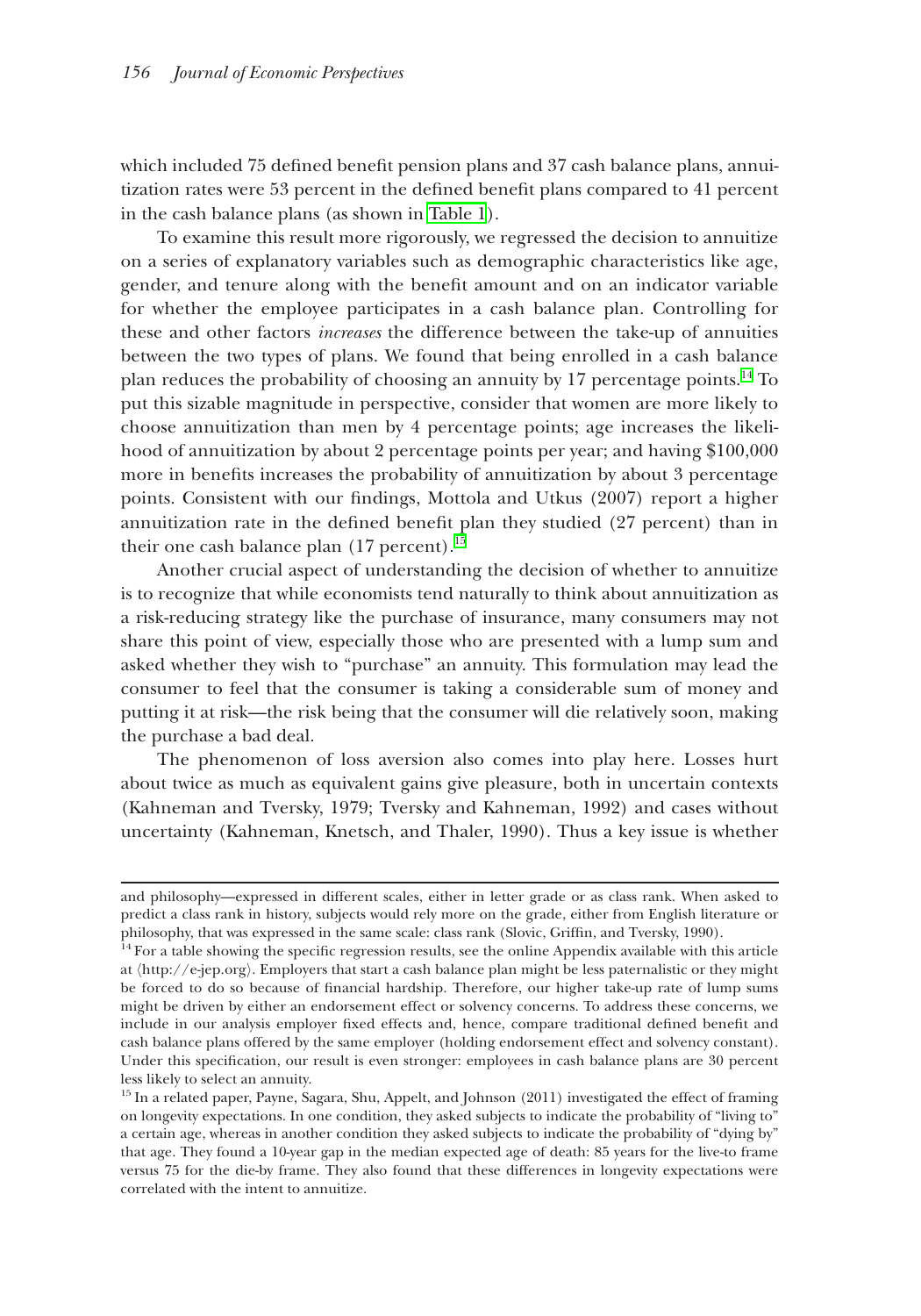a consumer considers the purchase of an annuity as a cost (and thus a loss) or as an "investment." Hu and Scott (2007) modeled the annuity purchase decision of an agent who is loss averse (more precisely, an agent whose utility function follows Kahneman and Tversky's "prospect theory") and confirmed the intuition that loss-averse agents dislike annuities. The insight is that if a consumer thinks of the choice between a lump sum of \$250,000 and a corresponding stream of payments, the former is a "sure thing" whereas the value of the latter depends on how long the consumer lives.

The Hu and Scott (2007) formulation also sheds light on another puzzling aspect of the annuity market. The rare consumers who do go out and buy annuities in the market (as opposed to accepting the annuity they have been offered as a pension benefit) typically choose what are called "period certain" annuities. In this sort of annuity, the consumer is guaranteed that the payments will last for at least  $n$  years, even if the consumer dies before year  $n$ . The (relative) popularity of this form of annuity is a puzzle in a standard life-cycle model, because it is dominated by the strategy of buying a bond of duration *n* and an annuity that starts making payments in year  $n + 1$ . Scott, Watson, and Hu (2011) call this result the "annuity market separation theorem." More generally, consumers should not pay the load for an annuity for the years in which they are very likely to be alive, so the best strategy is to self-annuitize for the first  $n$  years and buy what is called a deferred annuity for the out years. By buying period certain annuities, consumers are getting this advice exactly backwards! The same thinking applies to a bequest motive. If a consumer wants to assure a bequest, the best way to do this is to simply make the bequest immediately, or buy a bond that is set aside for that purpose.

Mental accounting can also contribute to the explanation for why annuitization is so rare for participants in defined contribution plans. In defined contribution plans, retirees need to "write a check" to purchase an annuity, often by rolling over their retirement savings account to an Individual Retirement Account and then heir retirement savings account to an Individual Retirement Account and then purchasing an annuity. Making matters worse, the purchaser has to write a big check to get a series of small checks, which may simply look like a bad deal to a naive consumer. It is well established that once people think they have something, they become reluctant to give it up. In the case of defined contribution plans, people have an account balance (the typical frame), so purchasing an annuity means giving up their account balance, which triggers loss aversion.

#### **Policy Proposals**

We join many other economists who have studied this problem in concluding that numerous households would benefit by increasing the share of their retirement wealth that is annuitized. The potential behavioral advantages we have discussed with respect to deciding when to retire and how to budget expenditures in retirement only reinforce this view. While at this point in the history of defined contribution plans, only households in the top half of the income distribution have enough lans, only households in the top half of the income distribution have enough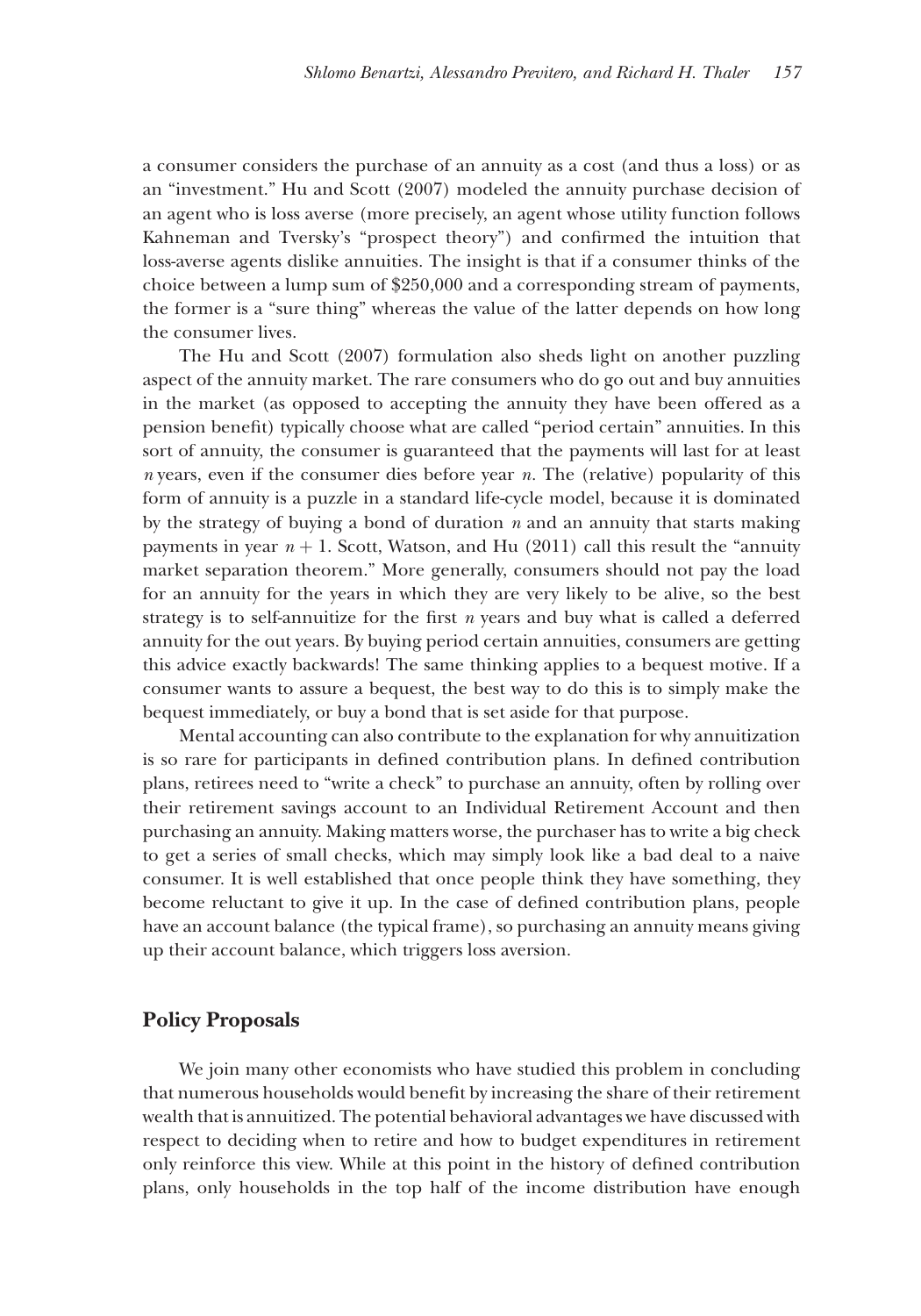financial resources to be able to purchase a meaningful annuity, this situation is likely to change over time, both because the plans will have been in existence longer and because plan sponsors have learned how to encourage employees to increase their saving rates. If these arguments for encouraging more annuitization are found convincing, it becomes interesting to ask whether there are steps the government might take to facilitate (though not compel) more annuitization. We think reforms in two general areas are worth considering: modifications to the Social Security System and changes in the regulations of defined contribution plans. We discuss these in turn.

The changes to Social Security would be aimed at increasing the demand for he changes to Social Security would be aimed at increasing the demand for annuitized assets. Social Security is the one source of annuitized wealth that nearly all families have accumulated. Furthermore, Social Security benefits are indexed for inflation, and (we will assume) have no default risk. Although the Social Security system will have to be tweaked in the coming years to make it solvent, we believe that this will happen, and proceed here under that belief.

As mentioned earlier, the easiest way to increase the amount of annuity income that families have is to delay the age at which people start claiming Social Security hat families have is to delay the age at which people start claiming Social Security benefits. Participants are first eligible to start claiming benefits at age 62, but by waiting to begin, the monthly payments increase in an actuarially fair manner until age 70. For historical reasons, an intermediate age is labeled as the "full retirement age" or "normal retirement age" on the Social Security Administration website. The full retirement age had long been 65, but it is slowly being raised to age 67. For anyone born between 1943 and 1954, for example, the full retirement age is now nyone born between 1943 and 1954, for example, the full retirement age is now 66. Until one reaches the full retirement age, Social Security benefits are reduced by \$1 for every \$2 a participant earns in excess of \$14,160. (After reaching the full retirement age, there is no earnings limit.) However, these reductions in benefits are repaid in terms of higher benefits after the full retirement age is reached, so this apparent tax is actually just a forced saving provision. Those who wait from 62 to 66 increase the monthly payments they receive by at least a third, and those who wait until 70 see benefits go up by at least 75 percent. (We say "at least" because if people delay claiming and keep working it is possible that they can qualify for an even higher benefit level.)

A good place to start would be to end the use of the confusing "full retirement" age" term. After all, there is no sense in which the benefits upon reaching the "full retirement age" of 65 or 66 are "full." Monthly benefit income continues to grow if people delay claiming up to age  $70$ , so it would seem that that age would qualify as "full." Moreover, the "full retirement age" should not be referred to as "normal," because by any reasonable usage the "normal" age to begin claiming benefits is age 62. Currently, about 46 percent of participants begin claiming at this age, the first year in which they are eligible. Less than 5 percent of participants delay receiving benefits past their full retirement age (Muldoon and Kopcke, 2008). However, by designating the full retirement age as somehow "full" or "normal," the Social Security Administration may be inadvertently influencing participants' decisions about when to retire.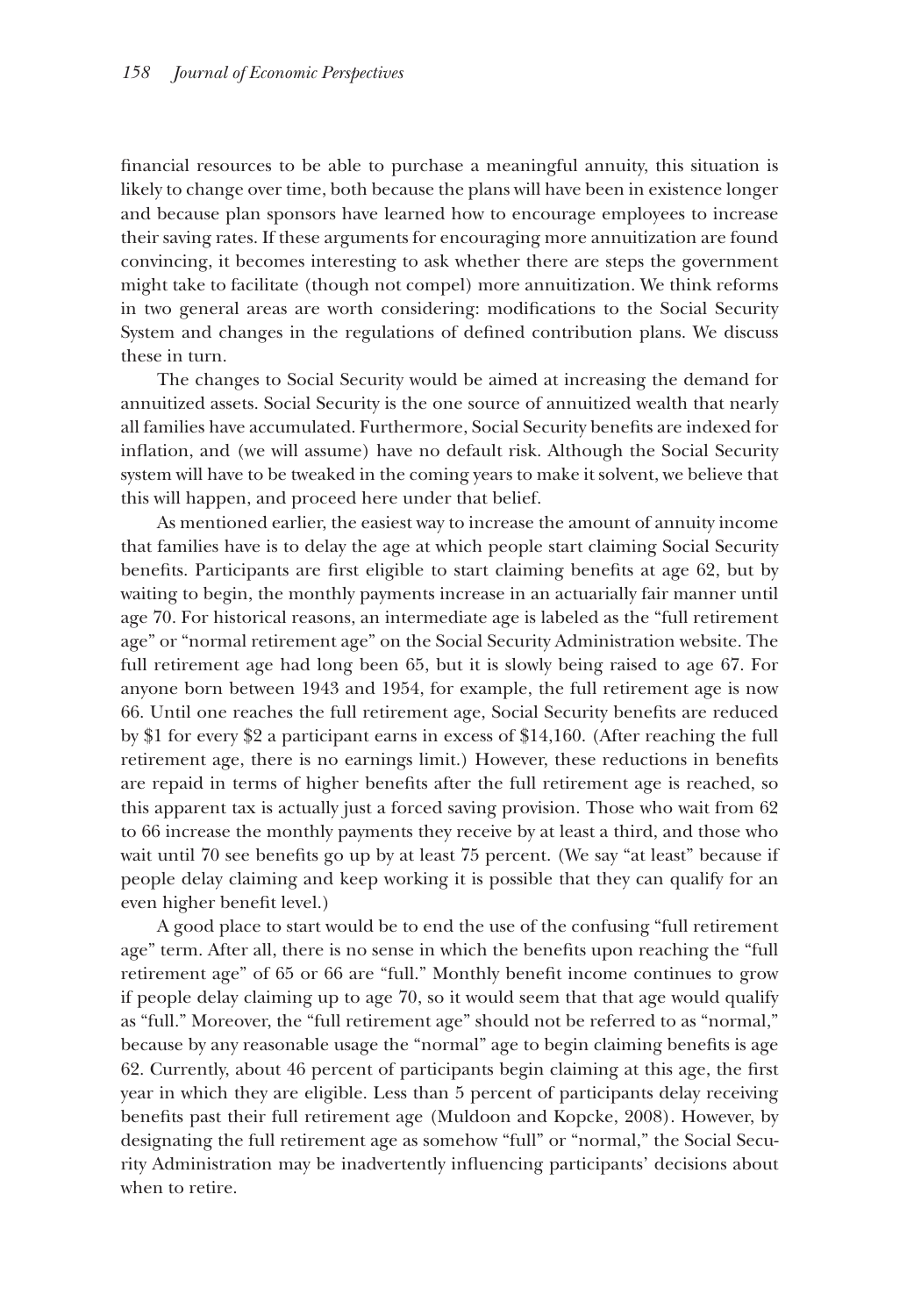A related reform would be to do a better job of explaining how the earnings test on income works before a recipient reaches the full retirement age. Many beneficiaries do not understand that the reduction in benefits that accompanies a return to work is actually an investment in a higher annuity income later (Biggs, 2008; Liebman and Luttmer, 2009). Engelhardt and Kumar (2009) use a change in the law to document this belief. Until 2000, the earnings test was applied to all Social Security beneficiaries under age 70. In 2000, the earnings test was abolished for those over the full retirement age. Engelhardt and Kumar examine the earnings of those in the key  $65-70$  age group (the full retirement age was 65 at this time) before and after 2000. They find that before 2000 there is substantial bunching of earnings at the income amount above which benefits are withheld, suggesting that the earnings test discourages work after people reach that threshold. Although better communication might help, another policy option would be to allow people to just take a "time-out" from receiving benefits. This "claim and suspend" option is now available only to those over the full retirement age, and we suspect that the option of just suspending benefits for a while would be easier to understand.

Another communications reform would be to encourage people to give careful thought to postponing claiming benefits. One useful step has already been taken, which was to remove something the Social Security Administration called its "benefits calculator." This calculator computed how long a participant had to live in order to "break even" by delaying the take-up of benefits. The calculation was undiscounted. So, a participant who could have claimed a benefit of  $$1,000$ a month and waited two years in order to increase her benefit by say \$200 per month (at a cost of  $$24,000$ ) would be told that she had to live 10 years in order to break even. Service agents for Social Security will now perform this calculation only if the client requests it, but it has been de-emphasized. The de-emphasis nly if the client requests it, but it has been de-emphasized. The de-emphasis of the break-even analysis has probably been a helpful step toward encouraging people to delay claiming benefits—and thus to increase annuitization. In a paper comparing various ways of framing the decision about when to take up benefits, Brown, Kapteyn, and Mitchell (2011) find that of the ten frames they investigated, a break-even analysis produces the *earliest* take up of benefits. Behaghel and Blau  $(2010)$  found similar results. Other frames delayed take-up by as much as 16 months. The frame that leads to this latest claiming uses age 66 as the anchor and calculates the gains from waiting relative to that age (Brown, Kapteyn, and Mitchell,  $2011$ ).

The second main category of policy changes involves increasing the supply of easy-to-find annuity options for those of retirement age with  $401(k)$  and other defined contribution plans. The goal should be to emulate the progress that has taken place during the last two decades in the design of plans for the accumulation phase: specifically, the widespread adoption of "automatic" features, including automatic enrollment, automatic escalation, and default investment strategies such as "target date funds" that rebalance a portfolio for a decreasing level of riskiness as the participant ages. These innovations came from the private sector iskiness as the participant ages. These innovations came from the private sector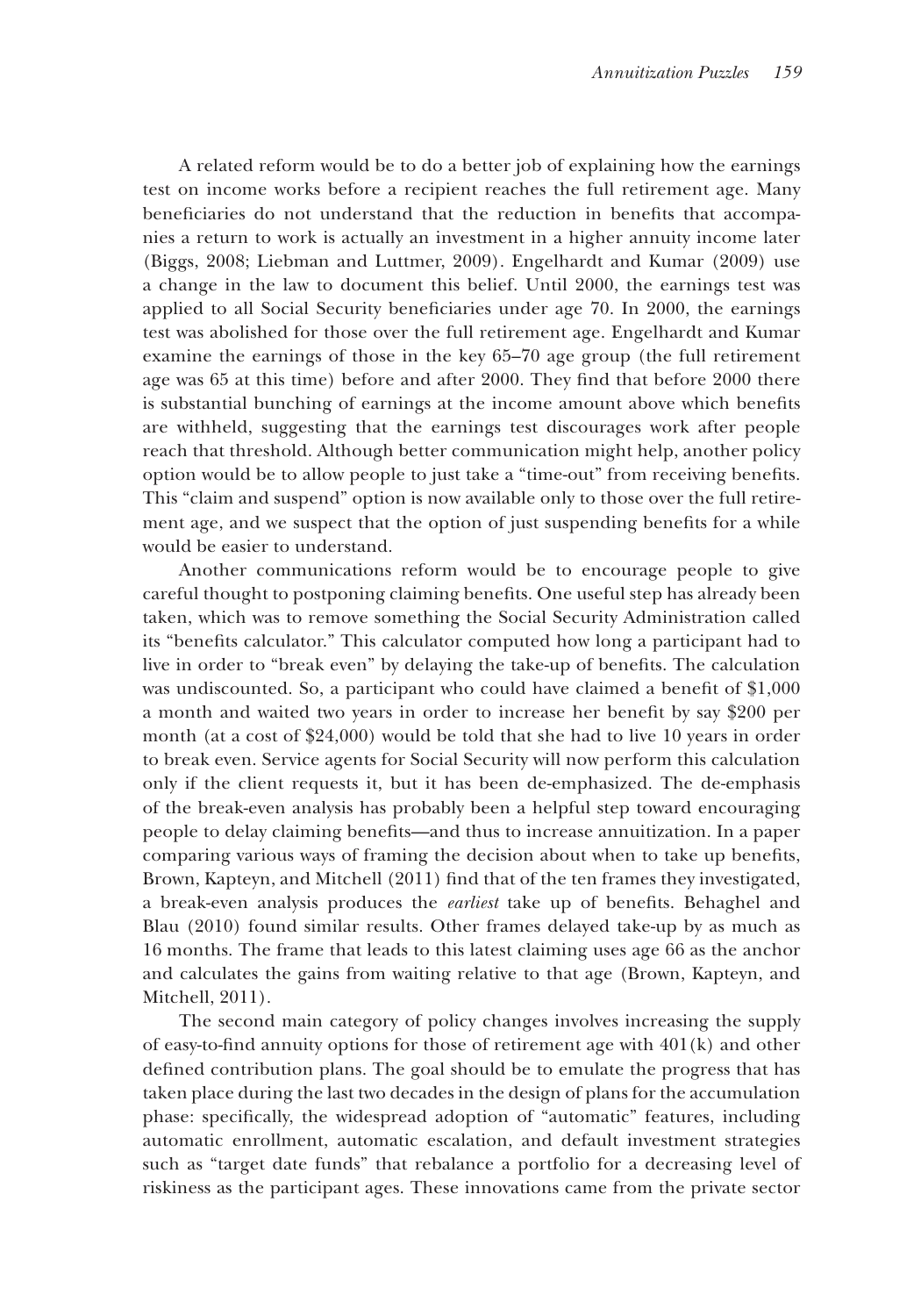and the academic community, but the federal government has been proactive in encouraging their spread. The U.S. Department of Treasury issued rulings to clarify that features such as automatic enrollment and escalation were legal. The Pension Reform Act of 2006 offered firms an incentive to adopt these features (as well as matching contributions) by offering employers a waiver from nondiscrimination rules (which limit the proportion of retirement benefits that accrue to the firms' highest paid workers). The Department of Labor also facilitated the use of target-date funds by including such funds in the set of "Qualified Default Investment Vehicles" that were designated as acceptable (see  $\langle \text{http://www.dol}$ ) .gov/ebsa/newsroom/fsQDIA.html $\rangle$ ).

It is now time to consider making automatic decumulation features available in defined contribution plans. Such features could range from full annuitization to options that include a mix of investments and annuities—for example, perhaps including a deferred annuity component to handle the problem of tail risk in longevity and even long-term care coverage, the problem discussed by Brown and Finkelstein (this issue). However, solving the regulatory issues is much more complicated for annuities than for mutual funds. With a mutual fund, as long as the manager cannot abscond with the money nor adopt an overly risky investment strategy involving leverage, it is fairly straightforward for a sponsor to do a satisfactory job as the fiduciary of the plan. With annuities, the task is not so simple. As matters stand now, the U.S. Department of Labor has issued regulations that were intended to give employers a checklist of duties to complete in order to qualify for a "safe harbor," but virtually no firms have used these rules to include lifetime income options within their  $401(k)$  plan. Many employers feel that the guidelines for achieving the safe harbor status are too vague. In particular, plan sponsors object to the requirement that as fiduciary, the employer "appropriately concludes that, at the time of the selection, the annuity provider is financially able to make all future payments" (see  $\langle$ https://webapps.dol.gov/FederalRegister  $/HtmlDishay.aspx?DocId = 21588&AgencyId = 8&DocumentType = 2).$  Even before the recent financial crisis, it would have been difficult for a plan sponsor to know how to go about this task.

Some employers have suggested that the safe harbor could be based on the credit rating of the annuity provider, but recent experience with credit ratings like when they failed to spot the riskiness of mortgage-backed securities during the housing price bubble—makes it unlikely this suggestion will be viewed favorably. An alternative strategy would be to make the annuity products safer via a bly. An alternative strategy would be to make the annuity products safer via a government guarantee along the lines of the Federal Deposit Insurance Corporation for banks and the Pension Benefit Guaranty Corporation for pension plans. This proposal would be a radical change, however, since insurance regulation his proposal would be a radical change, however, since insurance regulation is handled at the state level. Every state does offer some kind of guarantee for annuities with limits that average just over \$200,000. For better or for worse, these guarantees do not really come from the government. In these programs, if a firm fails, the money for the bailout comes from other insurance companies that operate in the state, not the state itself. This structure does not really address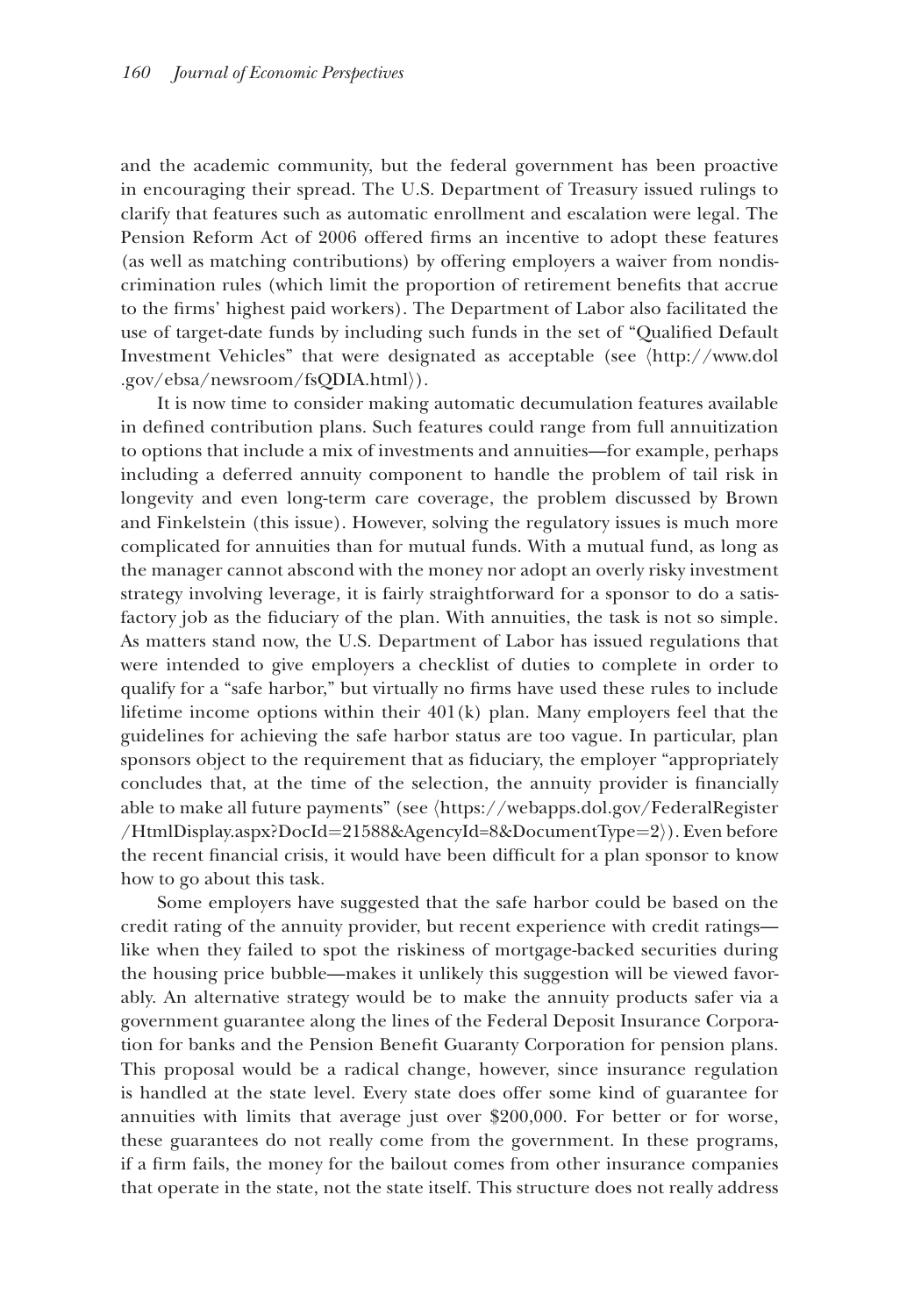the issue of a macro shock to longevity that will affect *all* insurers (as well as state defined benefit pension plans).

The outline of a satisfactory solution is clear enough. Plan sponsors want clear guidelines to indicate when defined contribution retirement plans can offer an annuitization option within the plan while clearly meeting their fiduciary legal responsibilities. Filling in the details of this outline, however, is a difficult task. Economists could contribute to it.

#### **Conclusions onclusions**

The notion that consumers are simply not interested in annuities is clearly false. Social Security remains a wildly popular federal program, and those workers who still have defined benefit pension plans typically choose to retain the annuity rather than switch to a lump-sum distribution. Furthermore, when participants in defined benefit pension plans with built-in annuitized payout are offered the opportunity to switch to a defined contribution plan, most stick with what they have (Brown and Weisbenner, 2009). The tiny market share of individual annuities should not be viewed as an indicator of underlying preferences but rather as a consequence of institutional factors about the availability and framing of annuity options.

A substantial proportion of retirees choose an annuity when they are presented with that option at an appropriate age and have accumulated enough of a stake to make annuitization sensible. We believe that many participants in defined contribution retirement plans would prefer to annuitize as well, but not if they have to do all the work of finding an annuity to buy, as well as bear the risk and responsibility for having picked the annuity supplier. Furthermore, even if participants can make a seamless transition from investing to annuitizing (as TIAA-CREF participants can do), mental accounting often does not make the transaction from accumulating assets in a defined contribution plan to an annuity payout appear attractive. An annuity should be viewed as a risk-reducing strategy, but it is instead often considered a gamble: "Will I live long enough for this to pay off?"

Perhaps annuities fall into the same mental category of life insurance, about which there is an old saying that it is not bought, it must be sold. However, private sector insurers are understandably reluctant to make a big investment in this market. It is difficult to predict what will happen to life expectancies over the next 30 years, and there is no existing way for sellers of annuities to hedge this "longevity risk." A case can be made that the government should address this problem, perhaps by selling "longevity bonds" in which the yield adjusts to changes in life expectancy, but the case is a tricky one. The easy case to make is that economists should be devoting more attention to the decumulation phase of household portfolio choice. Compared to the accumulation phase, much less is known, and many interesting puzzles are waiting to be solved. This is a topic to be taken up now. Don't procrastinate!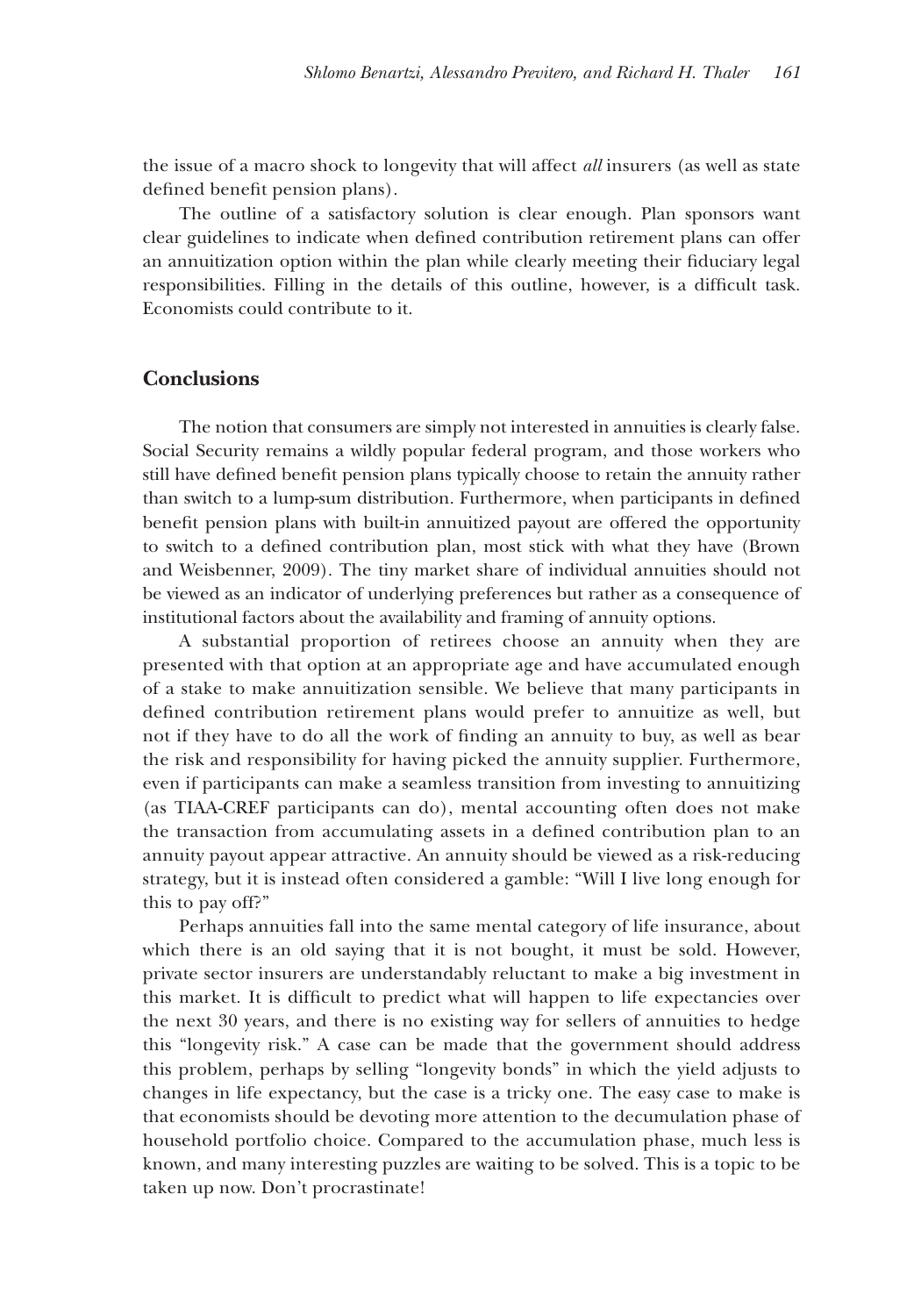■ *For useful comments and suggestions, the authors thank the editors David Autor, Charles I. Jones, John List, and Timothy Taylor, as well as John Ameriks, Jeffrey R. Brown, Peter Diamond, Mark Iwry, Moshe Milevsky, Olivia Mitchell, Stan Panis, Jesse Shapiro, and Steve Utkus. Disclosure: Benartzi and Thaler serve as academic advisors to the AGI Center for Behavioral Finance, a division of Allianz, a company that sells annuities. Allianz was not consulted in the writing of this paper and had no impact on its content.*

#### **References**

**Ameriks, John.** 2002. "Recent Trends in the Selection of Retirement Income Streams among TIAA-CREF Participants." TIAA-CREF Institute [Res](http://pubs.aeaweb.org/action/showLinks?crossref=10.1111%2Fj.1540-6261.2010.01641.x)earch Dialogue, no. 74, December.

**Ameriks, John, Andrew Caplin, Steven Laufer, and Stijn Van Nieuwerburgh.** 2011. "The Joy of Giving or Assisted Living? Using Strategic Surveys to Separate Bequest and Precautionary Motives." *Journal of Finance,* 66(2): 519–61.

**Behaghel, Luc, and David Blau.** 2010. "Framing Social Security Reform: Behavioral Responses to Changes in the Full Retirement Age." IZA Discussion Papers 5310, Institute for the Study of Labor  $(IZA).$ 

**Bell, Felicitie C., and Michael L. Miller.** 2005. "Life Tables for the United States Social Security Area, 1900–2100." Actuarial Study No. 120. SSA Pub. No. 11-11536. Social Security Administration, Office of the Chief Actuary. http://www.ssa.gov /oact/NOTES/pdf\_studies/study120.pdf.

**Benartzi, Shlomo, and Richard H. Thaler.**  2007. "Heuristics and Biases in Retirement Savings Behavior." *Journal of Economic Perspectives,* 21(3): 81–104.

**Biggs, Andrew G.** 2008. "The Social Security Earnings Test: The Tax That Wasn't." American Enterprise Institute for Public Policy Research, Tax Policy Outlook, no. 3, July.

**Brown, Jeffrey R.** 2007. "Rational and Behavioral Perspectives on the Role of Annuities in Retirement Planning." NBER Working Papers [135](http://pubs.aeaweb.org/action/showLinks?crossref=10.1162%2Frest.2010.11182)37.

**Brown, Jeffrey R., Courtney C. Coile, and Scott J. Weisbenner.** 2010. "The Effect of Inheritance

Receipt on Retirement." *Review of Economics and Statistics,* 92(2): 425–34.

**Brown, Jeffrey R., Arie Kapteyn, and Olivia S. Mitchell.** 2011. "Framing Effects and Expected Social Security Claiming Behavior." NBER Working [Pap](http://pubs.aeaweb.org/action/showLinks?system=10.1257%2Faer.98.2.304)ers 17018.

**Brown, Jeffrey R., Jeffrey R. Kling, Sendhil Mullainathan, and Marian V. Wrobel.** 2008. "Why Don't People Insure Late-Life Consumption? A Framing Explanation of the Under-Annuitization Puzzle." *American Economic Review,* 98(2): 304–09.

**Brown, Jeffrey R., and Scott J. Weisbenner.**  2009. "Who Chooses Defined Contribution Plans?" In *Social Security Policy in a Changing Environment,* ed. J. Brown, J. Liebman, and D. A. Wise, 131–61. University of Chicago Press.

**Butler, Monika, and Federica Teppa.** 2007. "The Choice between an Annuity and a Lump Sum: Results from Swiss Pension Funds." *Journal of Public Economics,* 91(10): 1944–66.

**[C](http://pubs.aeaweb.org/action/showLinks?crossref=10.1162%2Fqjec.2009.124.4.1639)arroll, Gabriel D., James Choi, David Laibson, Brigitte C. Madrian, and Andrew Metrick.** 2009. "Optimal Defaults and Active Decisions." *Quarterly Journal of Economics,* 124(4): 1639–74.

**Chalmers, John, and Jonathan Reuter.** 2009. "How Do Retirees Value Life Annuities? Evidence from Public Employees." NBER Working Paper [156](http://pubs.aeaweb.org/action/showLinks?system=10.1257%2F000282805775014281)08.

**Davidoff, Thomas, Jeffrey R. Brown, and Peter A. Diamond.** 2005. "Annuities and Individual Welfare." *American Economic Review,* 95(5): 1573–90.

**Dushi, Irena, and Anthony Webb.** 2004. "Household Annuitization Decisions: Simulations and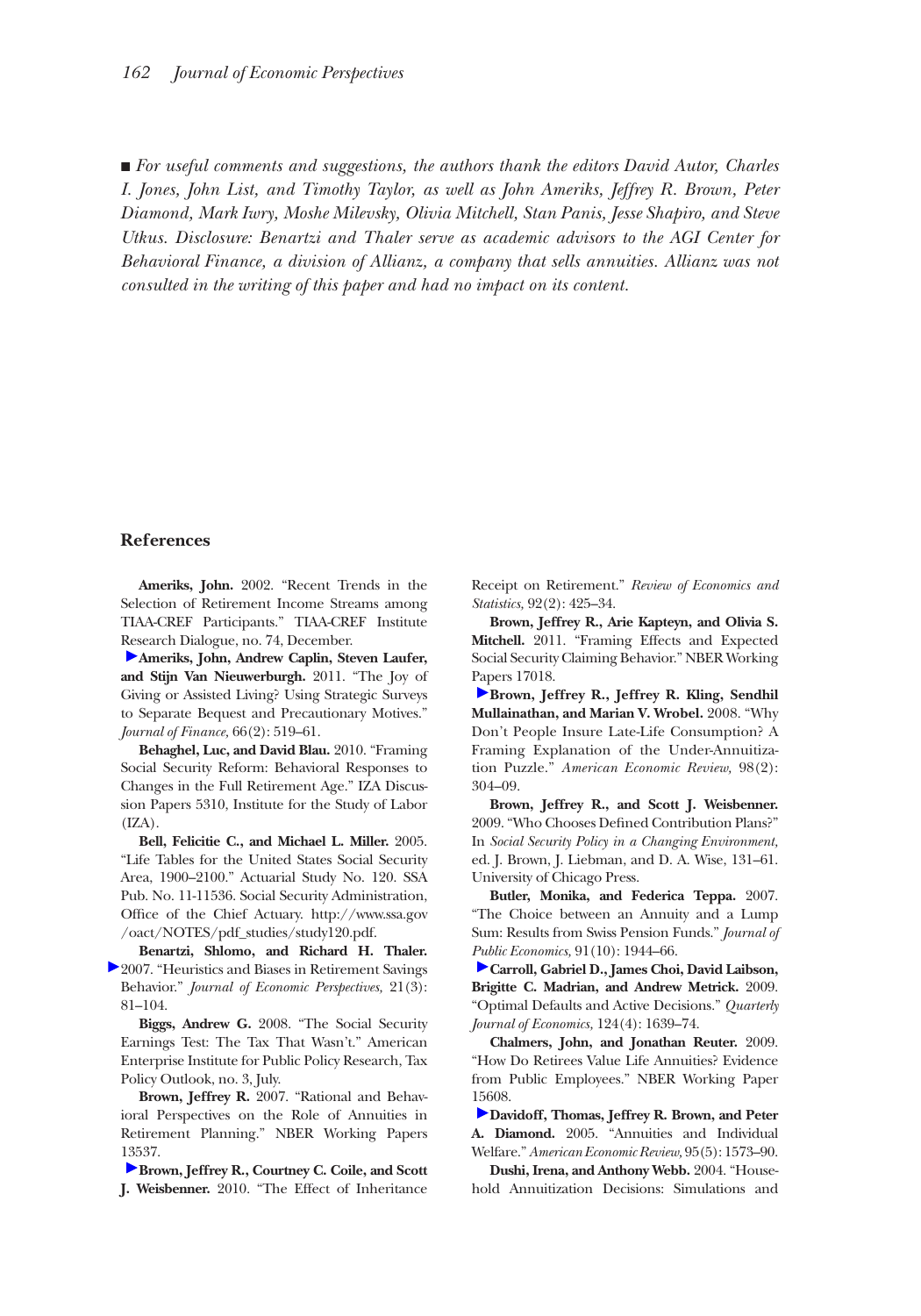Empirical Analyses." *Journal of Pension Economics and Finance,* 3(2): 109–43.

**Engelhardt, Gary V., and Anil Kumar.** 2009. "The Repeal of the Retirement Earnings Test and the Labor Supply of Older Men." *Journal of Pension Economics and Finance,* 8(4): 429–50.

**Gendell, Murray.** 2001. "Retirement Age Declines Again in 1990s." *Monthly Labor Review,* October, pp. 12–21.

**Gendell, Murray.** 2008. "Older Workers: Increasing Their Labor Force Participation and Hours of Work." *Monthly Labor Review,* January, [pp.](http://pubs.aeaweb.org/action/showLinks?crossref=10.2469%2Ffaj.v63.n6.4928) 41–54.

**Hu, Wei-Yin, and Jason S. Scott.** 2007. "Behavioral Obstacles in the Annuity Market." *Financial Analysts Journal,* 63(6): 71–82.

**Hurd, Michael, and Constantijn Panis.** 2006. "The Choice to Cash Out Pension Rights at Job Change or Retirement." *Journal of Public Economics,* 90(12): 2213–27.

**Investment Company Institute.** 2011. "Investment Company Fact Book, 2011." 51<sup>st</sup> Edition.

**Investment Company Institute.** 2010. "The Role of IRAs in U.S. Households' Saving for Retirement, 2010." *ICI Research Fundamentals,* vol. 19, no. 8.

**ImmediateAnnuities.com.** 2011. http://www [.im](http://pubs.aeaweb.org/action/showLinks?crossref=10.1086%2F261737)mediateannuities.com/. Accessed in May, 2011. **Kahneman, Daniel, Jack L. Knetsch, and** 

**Richard H. Thaler.** 1990. "Experimental Tests of the Endowment Effect and the Coase Theorem." *[Jou](http://pubs.aeaweb.org/action/showLinks?crossref=10.2307%2F1914185)rnal of Political Economy,* 98(6): 1325–48.

**Kahneman, Daniel, and Amos Tversky.** 1979. "Prospect Theory: An Analysis of Decision under Risk." *Econometrica,* 47(2): 263–91.

**Landsberger, Michael.** 1966. "Windfall Income and Consumption: Comment." *American Economic Review,* 56(3): 534–40.

**Levin, Irwin P., and Gary J. Gaeth.** 1988. "How Consumers Are Affected by the Framing of Attribute Information Before and After Consuming the Product." *Journal of Consumer Research,* 15(3): 374–78.

**Liebman, Jeffrey B., and Erzo F. P. Luttmer.**  2009. "Would People Behave Differently If They Better Understood Social Security? Evidence from a Field Experiment." NBER Working Paper 17287.

**Lockwood, Lee.** Forthcoming. "Bequest Motives and the Annuity Puzzle." *Review of Economic Dynamics.*

**Lumsdaine, Robin L., James H. Stock, and David A. Wise.** 1996. "Why Are Retirement Rates So High at Age 65?" In *Advances in the Economics of Aging,* ed. D. A.Wise, 61–82. University of Chicago Press.

 **[M](http://pubs.aeaweb.org/action/showLinks?system=10.1257%2Faer.89.5.1299)itchell, Olivia S., James M. Poterba, Mark J. Warshawsky, and Jeffrey R. Brown.** 1999. "New Evidence on the Money's Worth of Individual Annuities." *American Economic Review,* 89(5): 1299–1318.

**Modigliani, Franco.** 1986. "Life Cycle, Individual Thrift, and the Wealth of Nations." *American Economic Review,* 76(3): 297–313.

Moffitt, Robert A. 1987. "Life Cycle Labor Supply and Social Security: A Time Series Analysis." In *Work, Health, and Income among the Elderly,* ed. Gary Burtless, 183–220. Brookings Institution.

**Mottola, Gary R., and Stephen P. Utkus.** 2007. "Lump Sum or Annuity? An Analysis of Choice in DB Pension Payouts." Vanguard Center for Retirement Research, vol. 30, November.

**Muldoon, Dan, and Richard W. Kopcke.** 2008. "Are People Claiming Social Security Benefits Later?" Center for Retirement Research at Boston College, Issue in Brief, No. 8-7, June 2008.

**NewRetirement.** 2011. Website. http://www .newretirement.com (accessed in May 2011).

**Payne, John W., Namika Sagara, Suzanne B. Shu, Kirstin C. Appelt, and Eric J. Johnson.** 2011. "Live to or Die by: Framing Effects on Life Expectations." Paper in preparation.

**Poterba, James M., Steven F. Venti, and David A. Wise.** 2011. "The Drawdown of Personal Retirement Assets." NBER Working Paper 16675.

PSCA. 2009. "52<sup>nd</sup> Annual Survey of Profit Sharing and  $401(k)$  Plans." Profit Sharing  $401(k)$ Council of America.

**Purcell, Patrick.** 2007. "Lump-Sum Distributions under the Pension Protection Act." Congressional Research Service, Report for Congress. December 3.

**Schaus, Stacy L.** 2005. "Annuities Make a Come[bac](http://pubs.aeaweb.org/action/showLinks?crossref=10.1111%2Fj.1539-6975.2010.01381.x)k." *Journal of Pension Benefits*, 12(4): 34-38.

**Scott, Jason S., John G. Watson, and Wei-Yin Hu.** 2011. "What Makes a Better Annuity?" *Journal of Risk and Insurance,* 78(1): 213–44.

**Sinclair, Sven H., and Kent A. Smetters.** 2004. "Health Shocks and the Demand for Annuities." Congressional Budget Office Technical Paper, no. 2004-9.

Slovic, Paul, Dale Griffin, and Amos Tversky. 1990. "Compatibility Effects in Judgment and Choice." In *Insights in Decision Making: A Tribute to Hillel J. Einhorn,* ed. Hogarth, R. M., 5–27. Univer[sity](http://pubs.aeaweb.org/action/showLinks?crossref=10.1007%2FBF00122574) of Chicago Press.

**Tversky, Amos, and Daniel Kahneman.** 1992. "Advances in Prospect Theory: Cumulative Representation of Uncertainty." *Journal of Risk and Uncertainty,* 5(4): 297–323.

**U.S. Department of Labor.** Undated. "Regulation Relating to Qualified Default Investment Alternatives in Participant-Directed Individual Account Plans." Fact Sheet. http://www.dol.gov /ebsa/newsroom/fsQDIA.html (accessed 2011).

**U.S. Department of Labor, Employee Benefits**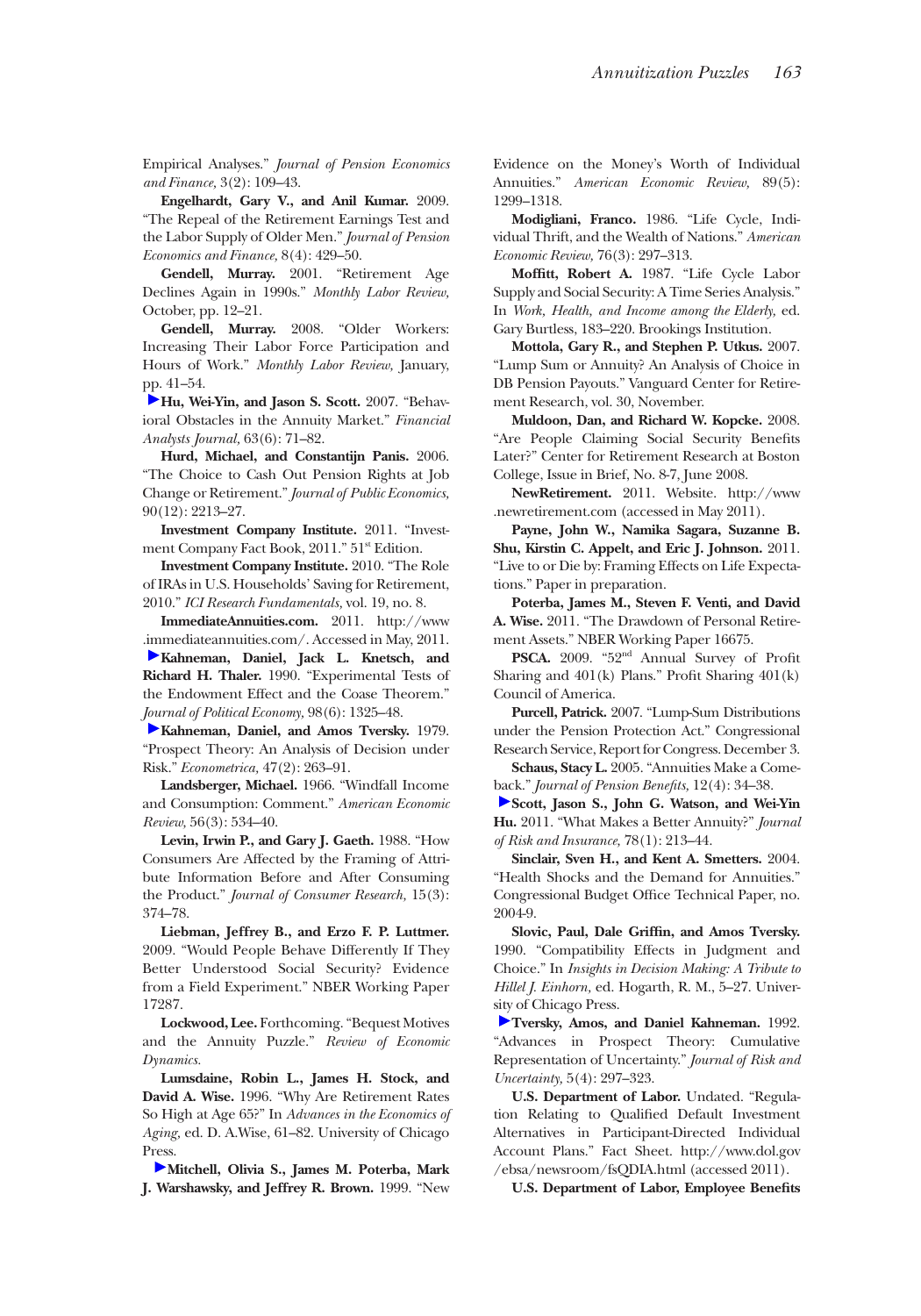**Security Administration.** 2008. "EBSA Final Rules: Selection of Annuity Providers—Safe Harbor for Individual Account Plans." *Federal Register*, October 2008 (vol 73, no. 195). https://webapps.dol.gov /FederalRegister/HtmlDisplay.aspx?DocId=21588 &AgencyId=8&DocumentType=2.

**Venti, Steven F., and David A. Wise.** 2004. "Aging and Housing Equity: Another Look." In *Perspectives on the Economics of Aging,* ed. David A. Wise, 127–180. University of Chicago Press.

**Warner John, T., and Saul Pleeter.** 2001. "The

Personal Discount Rate: Evidence from Military Downsizing Programs." *American Economic Review,* [91\(](http://pubs.aeaweb.org/action/showLinks?crossref=10.2307%2F2296058)1): 33–53.

**Yaari, Menachim.** 1965. "Uncertain Lifetime, Life Insurance, and the Theory of the Consumer." *Review of Economic Studies,* 32(2): 137–50.

**Yogo, Motohiro.** 2011. "Portfolio Choice in Retirement: Health Risk and the Demand for Annuities, Housing, and Risky Assets." AFA 2009 San Francisco Meetings Paper. Available at: SSRN: http://ssrn.com/abstract=1085306.